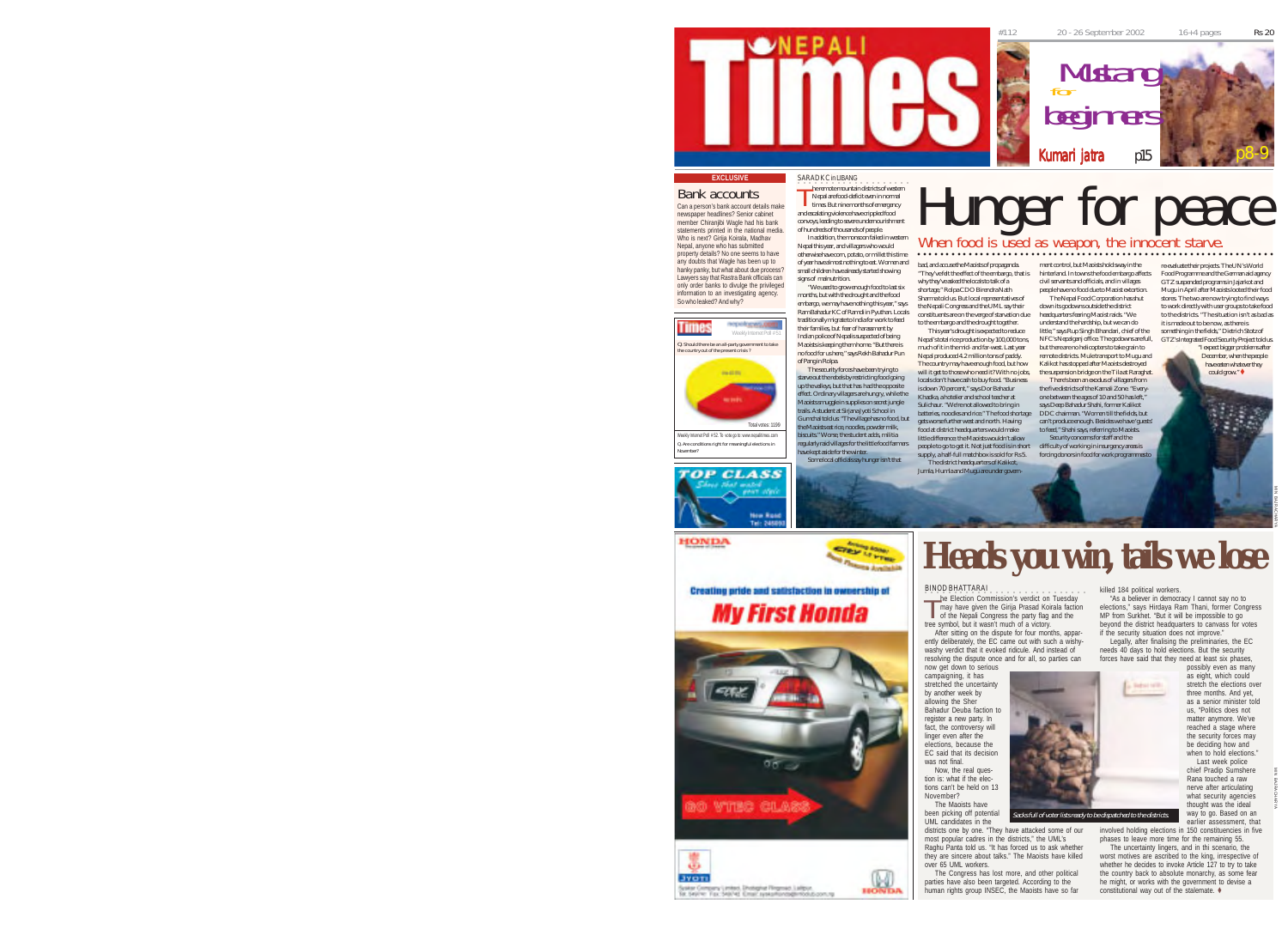#### Nepali Times is published by Himalmedia Pvt Ltd, Chief Editor: **Kunda Dixit** Editor: **Anagha Neelakantan** Design: **Kiran Maharjan** editors@nepalitimes.com, www.nepalitimes.com Advertising: **Sunaina Shah** advertising@himalmedia.com Subscription: **Anil Karki** subscription@himalmedia.com Sales: **Sudan Bista** sales@himalmedia.com Sanchaya Kosh Building, Block A-4th Floor, Lalitpur GPO Box 7251, Kathmandu, Nepal Tel: 01-543333-7, Fax: 01-521013 Printed at Jagadamba Press: 01-521393

# KLEPTOMANIACS ANONYMOUS

Rush hour Kathmandu. Roll down your window and sniff the air. That is the smell of kerosene, and it is the smell of corruption. It is surprising that when the Centre for the Investigation of Abuse of Authority (CIAA) began its dramatic crackdown on corrupt officials last month, it chose not to begin with the most blatant and obvious area of malfeasance in Nepal today: fuel adulteration. More than 60 percent of the diesel and nearly 50 percent of the petrol

sold in gas stations in Nepal are adulterated with subsidised kerosene. This is done right under the noses (and with the connivance of) the Nepal Oil Corporation by retailers, wholesalers and transporters. The tentacles of adulteration reach up to the highest echelons of what has come to be known as "Nepal Oil Corruption", and through them it lubricates with payoffs the palms of politicians.

There have been numerous investigative reports in media in which the culprits have even allowed themselves to be photographed and have spoken on record, defending their right to dilute our diesel. When the administration cracked down on gas stations last year, they went on strike and the government had to back down: effectively saying that it was okay to adulterate.

Leave aside for now that the adulteration has serious health hazards: suspended particulates cause respiratory infections and asthma, the benzene and toluene in emissions are carcinogens. (See "Adulterated economy" by Chakra Khadka, #105). Let's just look at what it does to the health of the nation: Nepal Oil Corporation sells some Rs 12 billion worth of fuel every year. Based on a conservative average of 50 percent adulteration, we are looking at a Rs 6 billion loss to the exchequer. The CIAA had to start somewhere with its crackdown on graft, and it is understandable that they went after the parasites in the tax department since the government's revenue is hit badly by corrupt officials.

But cracking down on adulterers wouldn't just result in healthier citizens, it would also yield Rs 6 billion a year in cash savings—nearly eight percent of Nepal's national budget! Need we say more? The culture of corruption has become ingrained because of the politics of exclusion that, in turn, has tainted the system inviting the dangers of democratic reversal. (See Dipak Gyawali's adjoining piece.)

We don't know why Nepal didn't make it to Transparency International's latest Perception of Corruption Index in which Bangladesh got the grand prize. Maybe because in Nepal graft is not a perception anymore, it is an everyday reality. The CIAA's arrest of 22 tax officials has spooked some in the customs department, but elsewhere it is business as usual. It is now impossible to do things legally, we are penalised for being honest. Corruption is like fish: it rots from the head down. We can't wait for the CIAA's crackdowns to trickle up the food chain. And we will know this country has been cleansed when ordinary citizens can go about their daily lives without being asked to cheat, bribe, or lie to get the simplest things done. And will also, ultimately, be the test of our democracy.

Submustion-tainted kangresis engage<br>
in a Bollywoodsy running around the<br>
party tree, what is often lost is the s corruption-tainted kangresis engage to an election symbol larger picture. What political chemistry allows corruption to flower on our soil like the rhododendron in spring? The answer seems to lie in our long-standing culture of political exclusion.

Monopoly politics is not new: Jung Bahadur decimated his opponents and limited major government positions to members of only one family. When Rana rule ended, the ostensibly democratic centrists banned the leftists for a while to prevent their access to power. Political exclusion became a refined art with the Panchayat's tightly supervised democracy: one could be a member of the national legislature only if one were a bonafide member of any of its "class organisations". When the 1980 referendum forced the panchas into adult franchise, they came up with a Panchayat policy politburo that

life-long pensions (mercifully struck down by the Supreme Court), the vast majority of their party cadres felt swindled. The politics of exclusion and the could filter out undesirables. These could be laughed away as shenanigans of the past, except that they are unfortunately very much our democratic present. It all started with the 1990 constitution itself where the larger parties in the interim government introduced article 113(2) that handicapped campaigning by competing smaller parties: only "national" parties that had garnered at least three

percent of the total votes would be entitled

traded mass goods is around. It is mostly they who have to understand that, to be relevant in Nepali politics as creative force, they must initiate the politics of inclusion. How can they do that? They can begin the process of reform, ridding themselves of their corrupt image with credible effort. Calling the CIAA "national" stature by the election commission and the supreme court, and forced to prove their political point from without. .<br>The district government in Rolpa, which had their elected majority, was hounded out with brutal police action in 1994 on trumped up charges, leaving them no official space to express their grievances. Today,

○○○○○○○○○○○○○○○○○○○○○○○○○○○○○○○○○○○ ○○○○○○○○○○○○○○○○○○○○○○○○○○○

Today's Maoists were inside the parliament till they were excluded from

Shed the politics of exclusion To be relevant in Nepali politics now, parties must be inclusive.

> efforts "politically motivated" is actually moving the wrong way, that of eventual political irrelevance. If there is any indication of such a change of heart, then the following three steps to peace may stand a chance. - An immediate ceasefire by the this exclusion has pushed out the UML as well as the Koirala loyalists: the rump Deuba Congress has refused a year extension to all the local government bodies allowing them to lapse into limbo because five years ago the opposition UML managed their elections. The clear message: "It's now

> Maoists. It needs to be followed by the army holding their guns and initiating the negotiations for arms surrender. (If a political force is going to keep its goons and guns, we can forget peace, development or anything else.) With this process underway, the king may have to announce amnesty for Maoists without criminal "Alok tendencies" and war crimes. - Better if the Congress and UML take our turn to rig and exclude you." Such undemocratic sequestering has not helped the larger parties either, since the ess of exclusion, once started, does not stop at the party office gate. If the name of the political game is merely to control the rent-seeking apparatus of HMG, it will inevitably seep into the politburos and the central committees. While a few in the top leadership of the Congress and the UML helped themselves to duty-free Pajeros and

this initiative, but failing which the king should call a roundtable of all political forces, use article 127 to postpone impractical national elections, form an appropriate

**COMMENT** *by* **DIPAK GYAWALI**

1950 to 1990, will be around as a force in one form or the other as long as a modern economy dependent on the consumption of

interim government, announce a constitution reform commission, and instruct the interim government to hold local elections to municipalities and VDCs one by one. Reviving politics at the grassroots and beginning the process of inclusion from there upwards is important to produce fresh and untainted political leadership and to allow democracy to survive. - A vigorous debate on constitutional infighting it entailed has now brought the system to a dead end. If this system—and more importantly, the country's economic future—is to be saved, all the three major political forces will have to begin the painful politics of inclusion. The Maoists who represent genuine rural anger must realise that angst without a theory of governance will only force them into mindless violence,

reform should be carried out for one year and local elections should be seen as minireferendums. These reforms should be implemented using the Article 127 provisions, and a national election should then be held to constitute a parliament that has the right to change whatever it wants in the constitution with an overwhelming majority. which cannot succeed because all its opponents can never be wiped out to establish a one-party dictatorship. If they continue on the current path much longer, it will severely compromise their The traditional forces, including the army, cannot wish the Panchayat back and must realise that the monarchy must

The alternative to such a middle course would be the suffocating stagnation of restrictive party politics and the terrifying extremism of the Maoists, neither of which the country can afford any longer.  $\blacklozenge$ represent not just the past but also the future of all Nepalis, especially those who think non-traditionally. The Congress and the UML, who have represented the aspirations of the urban modern sector from

eaving aside the doubts people have about whether elections will be held eaving aside the doubts people have<br>about whether elections will be held<br>or not, there are welcome signs that some political parties in the fray have come up with new ideas in their election manifestos. This is a welcome sign. Two major parties find "feudal elements" in the Nepali society as being major problems. The Girija kangresis have decided to push for regional autonomy, whereas the UML under Madhav Nepal sees radical land reform as a solution. These are responses to the daunting challenges ahead: problems that range from healthcare, education, child labour to abject poverty. And, of course, never far from our minds: the Maoists insurgency. You have a centralised power structure, a weary and angry public on the sidelines, and the Manists stirring the pot. There is a need for fundamental solutions. Many of the problems are the symptoms of the disease, and we need far-reaching comprehensive strategies to tackle them. There are seven fundamental issues with political, economic and social empowerment that need to be tackled (see box). Educational opportunities and fair access to quality public education (not quotas and handouts) will give suppressed minorities a level playing field. Elected, decentralised, regional governments will devolve decision-making, self-reliance, resource mobilisation capacity at the grassroots. Then, a popular mixed proportional representation system of election will bring more balance in our representation system, especially in favour of the millions of voiceless ethnic and political minorities. A system promoting the ideals of separation of power, including the direct elections of the prime minister and the regional governors can reduce the conflict of

# The 7 represents

**OPINION** *by* **ALOK BOHARA**

You have a centralised power structure, a weary and angry public, and the Maoists<br>stirring the pot. There is a need for<br>fundamental solutions.

wealth, and to ensure the benefits of the

Institutional corruption can be reduced by breaking the alliance between political parties and big business. Punitive measures alone cannot provide a long-run solution. Bureaucratic discretionary power to award grants, public projects, and licenses must be replaced by transparent rules and conduct. Such transparency will remove incentives for the corrupt. The UML's Madhav Nepal's singular revenue give the governments more resources and power to fund public public policy debates on a score of will be moot.

focus on a radical land reform will in fact be counterproductive. If the goal is to spur investment, generate production and break feudalism, then the answers lie in policies promoting economic freedom. A wide-open financial market involving mutual funds, pension funds, bonds, tax free retirement annuities for the private and public sectors, the foreign direct investment (FDI) and transactions of bonds and stocks without any government allows changes. These seven fundamentals could even provide a basis for a negotiation the civic society must be vigilant and governments they deserve.

terror?

red tape is more likely to help the UML achieve its economic goals and expand the country's productive middle class. Eventually, increased tax base and  **The seven fundamentals:** 1. Empowerment Devolutionary:  $\bullet$  Elected regional governments, devolve political and economic power to regions.

education, irrigation, health care, infrastructure and environment. However, without the seven fundamentals in place, these and other socio-economic issues Democracy welcomes diversity and pluralism and, at the same time, makes the act of governing messy. It is flexible and  $\bullet$  Mixed proportional representation system of election to embrace ethnic and political minorities. Educational: • Five autonomous and publicly supported regional universities to close regional imbalance in higher education.  $\bullet$  Five autonomous and publicly supported regional technical institutes with the university status.

strategy with the Maoists since they are common to their 40-point list. (see: "An end to the means", # 107). The public and demanding. Otherwise they will get the  $\bullet$  Commitment to reform the public education system without destroying private initiative.  $\bullet$  Quality and access in public education Social: . No workplace discrimination based on

ethnicity, caste, or gender. . Commitment to eradicate untouchability.

## **2. Institutional corruption** " Remove bureaucratic discretionary

power in favor of transparency  $\bullet$  Public disclosure of party financial activities

 $\bullet$  Encourage democratic practices within party politics to attract good civic leaders

#### **3. Economic freedom**

 $\bullet$  Ensure economic freedom and ensure benefits of the free market for all in an increasingly interdependent world . Promote democracy in technology information, and finance · Protect private ownership rights

#### **4. Economic comparative advantage**

 $\bullet$  Increase national and international private cooperation in hydropower to spread out development in five regions. • Promote tourism and its downstream activities • Identify other areas of comparative

advantage in the agro-economy

#### **5. Regional cooperation** . Safeguard and promote Nepal's

economic interests within SAARC and SAFTA by promoting our comparative advantage

• Show commitment to fight terrorism by not allowing such activities in Nepal against its neighbours **•** Revive the ideals of a zone of peace

#### **6. Civil liberty and freedom**

· Safeguard personal liberty, freedom of expression, and free press  $\bullet$  Safeguards against arrests and seizures without a due process and respect for human rights.

#### **7. Political stability and fairness**

 $\bullet$  Take measures to ensure fair election (caretaker government to supervise elections, and a well-represented election commission)  $\bullet$  Commitment to the constitutional monarchy, depoliticising it, and clearly defining its power and responsibility vis-à-vis the house, the prime minister, and the other constitutional bodies • Separation of power to minimise

> cially, the RNA is no attraction if you are interested in a job. The conditions during any operation is

conflict of interest.

ARMY Re: "The moral high ground and the rules of war", #111 by Samrat Rana. I believe that the Nepali people in general support the Royal Nepal Army. It is the army's own actions that has had adverse effect on this support. The support can be enhanced with the following:

1. Leave the press free and use hem and their information to the 4. Take prisoners and stop executions. These actions will garner a lot of moral support from the Nepali



ng reporting in special courts.

compensations to victims or

of the army.

2. Take actions against few errant personnel that are carrying out activities detrimental to the image 3. Admit mistakes and provide families of the wrongly accused. CK LAL CK Lal's "Distant Neighbours" (#110) made me totally confused and very angry. Although I look forward to CK Lal's columns, I find that his articles are wandering more and more off the issues that he tries to highlight. This particular one urged Nepali people to rethink

ralise the army as is feared. *B Bishwakarma, Kathmandu*

against CK Lal's arguments, but felt that Shovendra Gautam from Calcutta summed up all my feelings in his letter (#111). I totally agree with Mr Gautam that dignity and pride of being a Nepali is worth a lot more than any material benefit. Mr Gautam even gave me an insight: that CK Lal could be "more Indian than an Indian".

LETTERS

*R Khadga, Kathmandu*  $\bullet$  This time, CK Lal really hit it straight. Nepal is not like Bhutan or Sikkim. It is much bigger and India will not be able to support our

wanted to write a strong letter

all but admitted that the Maoists are internal and external forces are people, politicians and bureaucrats with its largesse. The answer is more like what Mr Lal's friend "ID" enjoying patronage in India. India will never dare to alienate China, and neither will China feel easy with India having a complete

carrying guns to finish not only poor Nepalis, but the whole Nepali nation that our forefathers defended with their lives. Baburam and Prachanda are cloned from Kazi Lendup. But that sway over us—even though Indo-Sino relations are warming and the advantage of Nepal as a buffer is

away.

nationalist credentials.

to have a better life.

believe what he says. But

endangered species. Many

vanishing for both of them. It will not take long for the Maoist to be like the LTTE was for India. It is indeed intriguing that "ID" thinks that the Maoist will come to an abrupt end as soon as India backs Last point: no matter where a Nepali is toiling, or how badly we are governed, a real Nepali would is only one side of the coin, the other is the betrayal of democracy by the parliamentary parties that allowed the Maoists to rise and take our country to the brink of extinction. Sooner or later, the people will realise the anti-national nature of the Maoists, but I am afraid it may be too late. *Giri Raj Dahal, by email*

never think of being a colony just *Dipak R Tuladhar, Thamel* " "Distant neighbours" by C K Lal gives us a deep shock. As an emotional Nepali I don't like to unfortunately it is true. We are an haunting us, and some Nepalis are  $\bullet$  The government, and political parties, have failed to provide even the very minimum sense of security to the common people. We can think of basic necessity only if we live. People are being assacred like livestock, and a that government and political parties think of is getting political benefit through propaganda. It seems that they have lost their humanity and compassion. We wonder whether it is really the incompetence of the government and political parties, or is it their deliberate intention not to resolve the Maoist problem? The problem

India, that is a fact. Many Nepali leaders have visited India, shook hands with Indian leaders, and nothing really happens. Why should India solve Nepal's problem when our own leaders don't show any genuine intention to do so? We have neither any expertise nor statesmanship in the country needed to deal with the present situation. *Rajeeb L Satyal, Baluwatar*  $\bullet$  The anonymous Indian diplomat that CK Lal spoke to at

Bangkok airport didn't tell him anything new. We have known all along that India is using the Maoists as a bargaining chip to turn Nepal into a Bhutan, or worse, a Sikkim. Now, we have it from the horse's mouth.

*Chitra B Pun, Kathmandu* same people we put a reward on Excuse me, aren't these the their heads, dead or alive? Negotiations, compromises, discussions with terrorists? How can you talk to preachers of The question then is, are they really terrorists? Aha! Now that makes you raise an eyebrow. Take away the terrorist veil, and what we see are rebels for justice, Nepalis craving real development repairs craving reardevelopment, and starvation, angry at the injustice and inequality. Nepalis are sick and tired of being cheated and social and economic injustice remained another rebellion will be

wasted, and they are ready to risk a revolution. The violence and brutality is never justifiable, but that is what people do when they have no hope. Why is there so much hypocrisy? Rebellions are

sure to be born in these condition. Declaring a state of emergency and activating armed forces may kill a few thousand insurgents. But the insurgency remains. Let's say all the Maoists were successfully eliminated, and the underlying

born. What then? Will the government declare these new rebels terrorists too? Nepal's rulers and would-be rulers need to transform themselves and become genuine and accountable representatives of the people. Stop playing with al and Nepali democracy. *Ekta Ghimire, 16 Budhanilkantha School* FIGHT FOR RIGHT As soon as I read Samrat Rana's "The moral high ground and the



deliver peace but are too lazy to provide support. I'm not saying that the army have done no wrong. There are people who you have to be careful of everywhere. Unfortunately that's life but if you put yourself into their position, into their situation where Maoists who use children and women as human shields are literally on your doorstep, things might be very different. Everyone knows that finanprobably against human rights: the food is not adequate, equip ment is not sufficient and when you die, no one will support you family and send your child to school. However, the soldiers fight on and that in my view makes them real heros. I find it galling that general Nepalis, especially in Kathmandu criticise the RNA and do not appreciate a soldier's sacrifice. Quite frankly they are selfish and just plain

rules of war" (#111) I had one thing to say: "Exactly". It is so true that the public expects the army to

> CORRECTION Several photocredits were spoilt. They should be sent to the jungles to fight for the right to see their children grow up in a Nepal where there is peace. *S Gurung, Kathmandu*

missing in issue #111: Min Bajracharya for page 2 and 3. Gopal Guragain for the pictures on page 15.

interest between the head of the government and the post-seeking legislators. The Norwegian approach prohibiting any parliament dissolution during its regular election cycle is also an idea worth considering for political stability. The state must fulfil its social responsibilities in the areas of infrastructure, education, science and technology, health, environment, social justice, law and order, and personal liberty and free speech. But it

free market.

must also free the economic environment to foster private entrepreneurship and investment to generate jobs, tax base, and could be resolved through negotiation, intelligence and international politics. And we need the complete cooperation of India. The Maoists are operating from

**ENOUGH** "Enough" by Ramesh Poudel (#111) was commendable. I think it is time to stop violence and start talking peace. If the government cannot do good for Nepalis, it has

no right to do harm either. There has been violation of human rights

confused?

from both sides and the victim is always poor Ram Bahadur or Shyam Bahadur who has nothing to do with the dreams of Prachanda or Sher Bahadur. If there is peace and political stability in the country, Nepalis can show that they can prosper even *Kiran Nakarmi, by email*  $\bullet$  The government declared an

without these political leaders. emergency, called Maoists

rists and started going after them. Now, we hear another Maoist-government dialogue may be underway. Am I the only one

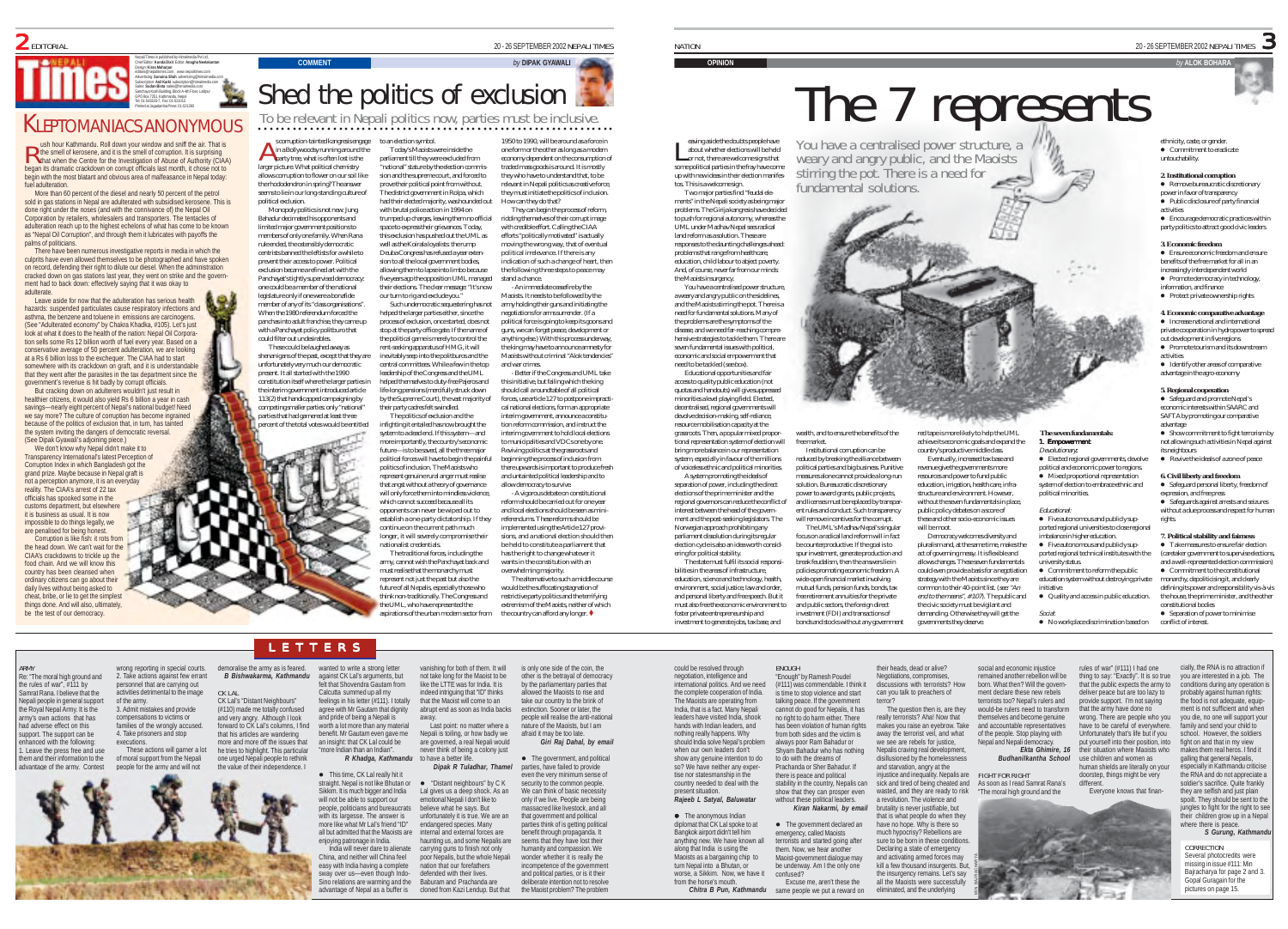# **Red threatens green**



eft to right: Ranipouwa forest in Nuwakot; rhino in Chitwan nka imdo lake

the silent casualties of the

insurgency.

RAMYATA LIMBU . . . . . . him Prasad Shrestha, chairman the Federation of Community Forest Users of Nepal (FECOFUN) is a troubled man. The ongoing Maoist insurgency has affected nearly 11,500 forest user groups in 74 districts which amounts to more than 1,196,199 households, undermining one of Nepal's most successful environmental and conservation initiatives which took decades of persistence to build up. Following the Maoist insur-B

gency, the movement of villagers in community forests around the country has been restricted due to the fear of both the insurgents and the security forces. "In some

into forest areas. You might meet Maoists who think you are an informer for the security forces. Or you might be questioned by army patrols who think that you're a Maoist," says Shrestha. "You're also likely to meet armed poachers," he adds, referring to the increase in poaching in protected areas, where the army has been pulled in. Since the escalation of the violence, and the subsequent imposition of a state of emergency, the army has pulled out troops from remote outposts in protected areas, especially in hilly insurgency, a couple of villagers out looking for fodder were shot dead mistaken for Maoists by security forces. Today, most of FECOFUN's activities are largely restricted to district headquarters, where members focus their energies on developing human resources. "Even then, it's risky for villagers as they have to pass through Maoist-

districts, it's extremely risky to go.

regions where insurgents are most likely to attack by night and steal arms, and where it is hard to send reinforcements due to the terrain.

controlled areas or through security posts," says Shrestha. All this has already taken its toll on community forestry and conservation efforts. Twentyseven districts have been identified as hotspots for Maoist

activity, while 25 are affected. Reports so far say that the insurgents have destroyed nine

In the initial phases of the

insurgency on bio-diversity and

wildlife conservation efforts. So far, analysts point out, community forestry has sustained management practices in some 8473 km sq of forest—an area cumulatively larger that the total

army has been patrolling most

district offices, 33 area office and 142 range posts. "The government has received a rude awakening, but this is a crucial time to take stock of the situation. The implications will be large, long-term scars in terms of both environment degradation and lost opportunities in conservation," says wildlife biologist Pralad Yonzan, who has been tracking the impact of the

forest cover of 5827 km sq in the protected areas. Since 1975, the to Tibet. "When we were here

protected areas, with some exceptions, like Annapurna, Makalu Barun, Manaslu, and Kanchenjunga, where communitybased initiatives are taking place. In areas like the Manaslu Conservation area, where community-based initiatives have been taking off, there is no army presence, and the Maoists have destroyed offices of the King Mahendra Trust for Nature Conservation in the villages of Philim, Prok and Samagaon in northernmost Gorkha. Recent visitors to the area expressed concern at the amount of illegal timber being transported by yaks transporting timber to Tibet. This time, we saw double that number," says journalist Mohan Mainali. Since food supplies subsidised by the government ran out four months ago and there are signs that the government is wary of supplying more food, fearing it may be intercepted by insurgents local villagers will be increasingly compelled to fell trees and transport them to Tibet for money. Since the insurgency reports of smuggling of timber to bordering regions of India and

caravans of about 30 yaks

seven years ago, we would see Tibet have increased. Existing data indicate that there is no damage done by Maoists where a large number of army personnel continue to be posted. The Department of

Wed IN 1999



Srinagar - Perhaps it's a taste of what Nepal can expect later this year. Perhaps not. I have learnt, you see, never to say anything definite about Kashmir, where I have been covering the first of four days of voting in state assembly elections. The BBC says "Indian-administered Kashmir" to describe that portion of the former princely state of Jammu and Kashmir that is retained by India. The other bit, roughly a third of the old state, is described as "Pakistani-administered Kashmir".

These two tarnished terms annoy both Delhi and Islamabad, who each insist that the other is evil incarnate and their respective approaches to the thorny Kashmir question is "just" or "principled". Each prefers to think of the other's portion of Kashmir as "occupied" and a source of endless human rights abuses and/or terrorism. Each takes aim at the international media for perceived transgressions into this holy territory of semantic rights and wrongs. Neither really seems to give the views or aspirations of the Kashmiri people—on either side of the ludicrously named Line of Control—a great deal of importance.

But I write neither to praise nor bury India or Pakistan. As I trundled down dusty roads, apple orchards a blur on either side, in search of the real story of this election, I couldn't help but reflect on what might be relevant about this experience for Nepal. It's not the shallow parallels that interest me, it's the notion that somehow elections are a panacea, a sacred rite, a way of resolving the depredations of time, geopolitics and bad fortune. That's a notion not confined to India. Nearly 30 foreign diplomats travelled to Kashmir to put a stamp of approval or otherwise on proceedings. All were from mature democracies. Like me, they travelled about from constituency to polling booth, town to village. Unlike me, they had armed guards and their cars had little red lights on top. Their drivers were imperious, mine was cautious and thoughtful. But we were looking for the same things; a view on the election process that allow us to decide whether it was good or bad.

Can elections deal with big problems rooted in history? ○○○○○○○○○○○○○○○○○○○○○○○ ○○○○○○○○○○○○○○○○○○○○○○○○○○○○○○○○○○○○○○○○○○○○○○○

Witnessmathnessth

None of us questioned the efficacy of elections in such a situation. Whether you see the violence in Kashmir as cross-border terrorism or an indigenous freedom struggle, it begs the question: can you really hope that democracy, how ever well it is practised, will have a positive impact on such a situation. No one really knows how many people have died in Kashmir: somewhere between 30-60,000, but everyone agrees that most are civilians. There are 450,000 armed members of the Indian security forces. They patrol, rumble around in armoured personnel carriers, and dominate most aspects of life. Everyday, attacks by separatist militants result in loss of life. It's a dire situation, and I wish the new government all the best. No doubt many of those who govern once a result is declared in mid-October

will be of good will, and the legitimate choice of their electors. There will be some bad apples, corrupt or cynical or both. It was ever thus in democracy. But what can a group of lawmakers do about a situation that predates their campaign, and actually is rooted deep in the mists of history, a legacy of the partition of British India in 1947, and the different way that two independent states developed.

In Nepal too, do we not have a situation that calls out for sweeping reform of society as we know it, an end to corruption, undue privilege and ineffective government? Do we not have the security deployed with more or less a free hand? Do we not have militant opponents of democracy who will stop at nothing to discredit or maim the system they oppose? Do both sides in the conflict not demonise each other beyond redemption? Can we really solve such problems of such magnitude and context with an election?

Maybe, is the only answer I can give to that last question. Maybe we can, maybe we can't. For like Kashmir, I'm learning to blur my certainties about Nepal. Not my good will or earnest wish for peace development and a bright future, but my glib, pre-packaged, journal-

ist's explanation for everything. So I tell friends and colleagues that elections in Nepal—like in Kashmir—will be difficult, fraught with danger, possibly violence. Courage and perseverance will be required by all, not least by the reporters who cover the proceedings. But it can't hurt to keep hammering away with a

democratic blunt instrument at the men of violence, the cynics who think themselves knowledgeable about the will of the people. If that's all that democracy does for troubled places like Kashmir and

Nenal, then that's enough.



National Parks and Wildlife Reserves has received just one damage report from Langtang and none from Chitwan. Neither area has seen a decrease in the number of troops deployed for patrolling. But in other protected areas that are closer to the heartland of the insurgency, or that are very remote, and where the army is not stationed—such as Annapurna, Manaslu, Makalu Barun—some 40 instances of insurgency-related damage have been reported. In the remote forests of Makalu Barun and Manaslu areas, the Maoists train Maoists made a major attack two years ago killing more than 20 policemen. In Chitwan, where a higher number of army remain posted, the number of rhinos killed by poachers has doubled in the past year. Between July 2001 and June 2002, 38 great onehorned rhinos have been killed. Only the carcasses or skeletons were found with skull bones minus the horn. Both conservation and community forestry in Nepal were working up to being success stories. While statistical reports indicate that Nepal's aggregate

their cadres and extort money from tourists. "The exceptions are Bardia and Sukhlaphanta in west Nepal, which are used by the insurgents as base and escape routes to India," says Yonzan. While the army, which maintains two companies in the western and eastern parts of Bardia, has tried to maintain as many of the original posts in the park area, at least 30-35 percent of park area is unreachable. So far, of the 112 original guard posts in 11 protected areas, only 34 remain. The reduction of armed posts by forest cover has gone down – reflecting deforestation largely in the plains owing to encroachment, timber lobby groups, illicit tree felling, and local politics everyone agrees that the resurgence of canopy in the mid-hills, particularly in districts such as Dhading and Kavre, is real. Meanwhile, since 1961, the number of rhinos in the Royal Chitwan and Royal Bardia National Parks has grown six-fold to more than 600. Tigers, which numbered less than 100 at one time, have now gone up to 350, 125 of them breeding adults. There are currently 300-500

an alarming 70 percent has been a boon to poachers. In Dolpo, where strict conservation and patrolling in the past twenty years has raised the population of rare species like the musk deer and snow leopard, poachers are having a field day. Rangers and game scouts tell of finding traps with deer skeletons.

SYMPHONY OF COLORS exhibition of paintinas by

Nebol Art Council Hall Babar Mahal, Kathmanak Sept. 22 - 28, 2002

Mandala House *EPARTRENT ROTEL* 

**Golvenson, Kaliforniah** : 4545, 4969 (686 all - 506 p<br>re delivativ fret profitamile I was reputated and come

snow leopards—one tenth of the world's snow leopard population—in Nepal. But the ongoing conflict, together with the recent disputes over logging benefits and forest registration processes to manage the woods, may destroy the

strength and authority of forest user groups that took decades to develop. According to government statistics, owing to the insurgency, Nepal's GDP has already dropped by 10 percent about \$512 million, which includes trade, tourism, infrastructure and industrial production.

dysfunctional administrative units, the displacement of people, these same ground realities have had an equally serious impact on community participation and the management of common property resources, a vital factor in not just conservation, but the sort of rural development that address many of the concerns fuelling the insurgency. "Biodiversity conservation is the key element in sustainable development," says Yonzon. "But unlike what many donors think, putting money into poverty alleviation can't guarantee mprovement in biodiversity."  $\blacklozenge$ 

**TULBRIGHT** 

NEPALI SCHOLARS

General Requirements for Entering the Composition<br>Forthcomposition and sense for several strep payments of the Co

+ a MINIMUM of three years post-doctoral professional experience in Nepal:

roleted applications must reach the Fulbright Commission (USEF/Nepal) no later

Applicants must present a fully-developed research proposal, three letters of

during the 3003-2004 academic year for a period of six months. The subject of the proposed research should relate directly to Nepal. Typewriters research proposals using the prescribed form will be accepted in any field. Applicants sticulit have previously established contact with and solicited expression of interest from the U.S. university where their research is to be conducted. Women are

reference, and the documentary evidence of the following:

v a recognized decloral degree;

than 4:00 p.m. Wednesday, November 20, 2022.

+ Nepalesi citizenship;

 $\overline{4}$  NATION 20 - 26 SEPTEMBER 2002 NEPALI TIMES NATION 20 - 26 SEPTEMBER 2002 NEPALI TIMES  $\gamma$  . A SEPTEMBER 2002 NEPALLITIMES

#### **DOMESTIC BRIEFS** APCA does it again

○○○○○○○○○○○○○○○○○○○○○○○○○○○○○○○○○○○○○○○○○○○○○○○○○○ The publisher of *The Himalayan Times* newspaper, India's Asia Pacific Communication Associates (APCA), has once again triggered controversy on whether foreign direct investment should be allowed in media. Although FDI is not allowed under the National Communication Policy, the APCA group launched its English-language daily last year, affiliated with the Himalaya Times company. The Himalayan imprint line names Ujjwal Sharma, the publisher and editor of the Nepali-language *Himalaya Times*, as publisher of *The Himalayan*. It is said that APCA agreed to inject into the financially-ailing *Himalaya Times* in exchange, but in a turnaround, the group has announced its own new Nepali daily with an investment of Rs 44 million. This time around, the group is promoting Bhawani Maskey as publisher of the planned 12-page broadsheet daily. The Federation of Nepalese Journalists, Press Chautari and the Federation of Editors-Publishers have already expressed their displeasure, claiming that APCA manoeuvred the legal provisions on FDI in media. In the meantime, *Himalaya Times*, which has started printing in colour after its tie-up with APCA, has gone back to black and white printing.

#### Manisha's second debut

.<br>Nepali movie stars all seem to be turning producer. First, Bhuvan KC made it big as a producer, followed by Karisma Manandhar and Sharmila Malla, who had somewhat less thumping successes. Now our bestknown export to Bollywood, Manishs Koirala is making her debut as a producer, but in Mumbai. Koirala's<br>brother, Sidhhartha, who never really made it in Bollywood, is to assist his sister, while former Miss Universe Sushmita Sen is the big marquee name in Manisha's first production.

Pay cuts, downsizing, and more<br>If you are upset about the increase in income tax (up from 10 percent to 15 percent) starting this Nepali month, don't be. There's worse coming. Government, semi-government and private employers are all downsizing. The Timber Corporation of Nepal bid farewell to 220 employees effective 17 September, while the struggling Nepal Industrial Development Corporation has already announced that it wants to do away with 56 of its 226 employees. Official data is not available, but private sector hotels, airlines and other tourism enterprises are all cutting jobs drastically, or sending a large number of employees on long, mandatory vacations.

### Jobs for the boys

○○○○○○○○○○○○○○○○○○○○○○○○○○○○○○○○○○○○○○○○○○○○○○○○○○ Old army boys, in contrast to the other Nepali professionals, are likely to actually be offered jobs. The government is planning to induct 15,000 ex-armymen on contract basis to consolidate the Royal Nepal Army's strength to maintain law and order for the upcoming general elections and to continue fighting the insurgency. The re-recruitment will be done on the basis of physical fitness, age, and track record during the former soldiers' first stints with the army. The RNA plans to up its present strength of 55,000 to 60,000 by the end of this fiscal year.

#### Environmental Nobel

•<br>The Austrian NGO Eco Nepal has been awarded this year's King Albert Medal of Merit for its work in Solukhumbu. Eco Himal has constructed a 620 kW hydropower project and been conducting other conser-vation activities in Thame, Solukhumbu, Sankhuwasabha and Dolakha. This is the first time that an organisation working in Nepal has received the award, considered the Nobel prize for the environment sector. John Hunt, who was on the 1953 expedition to Everest is also a past recipient of the award.

#### More heights to scale

.<br>In a recent cabinet meeting the government has decided to hand over 15 more trekking peaks to the Nepal<br>Mountaineering Association. The 15 peaks stand between 5,500 and 6,000 m in height. The NMA now has the authority to issue climbing permits to 33 peaks. In 1978, the government handed over 18 peaks to NMA for the promotion of adventure tourism in Nepal.

NMA sources say that the income from the new trekking peaks would be invested for construction and development of the International Mountaineering Museum in Pokhara, the Mountaineering Training Academy in Solukhumbu, and the International Mountaineering Memorial Park being built in Kakani. In addition, 10 percent of the income would be set aside to fund development activities in trekking peak areas.



Want more than just a job? Want to be part of a creative and exciting media adventure?

Nepali Times is looking for Desk Editors, Senior Reporters and Marketing Executives for its expansion plans. You need to have flawless and elegant English, efficient word processing and layout skills, good spoken and written Nepali. Marketing candidates should have at least three years experience in media.

#### **Fulfilling work. Stimulating assignments. Good earnings.**

Write to admin@himalmedia.com with personal background and 150 words explaining why you are suitable for the post. No phone enquiries, please.



barrack near Dunai, where

slopes directly below the Suligad

Madan Chitrakar

Latury Approximate





 $\bullet$  Daily 11 am  $\cdot$  6 pm

FULBRIGHT POST-DOCTORAL RESEARCH PROGRAM FOR This Commission for Educational Endiviron's batteries for United States and News 2 1999 to Nepal) announces the competition for the Nepali Scholar Post-Doctoral research grants for academic year 2003-2004 under the auspices of the Fulbright academic exchange. very as four Nepali scholars to conduct post-doctoral research at a U.S. university

. a continues of good health; and letter of invitation or appointment from a U.S. university. Application Forms Detailed instructions and application forms must be obtained from the Falbright Commission (USEF/Nepal) office at the American Center in Oyaneshwer, Kathmandu<br>by 4:00 p.m. Friday, October 18, 2002. No applications will be given out after this date.

encouraged to apply.

eligible to apply.

The loss of human life, the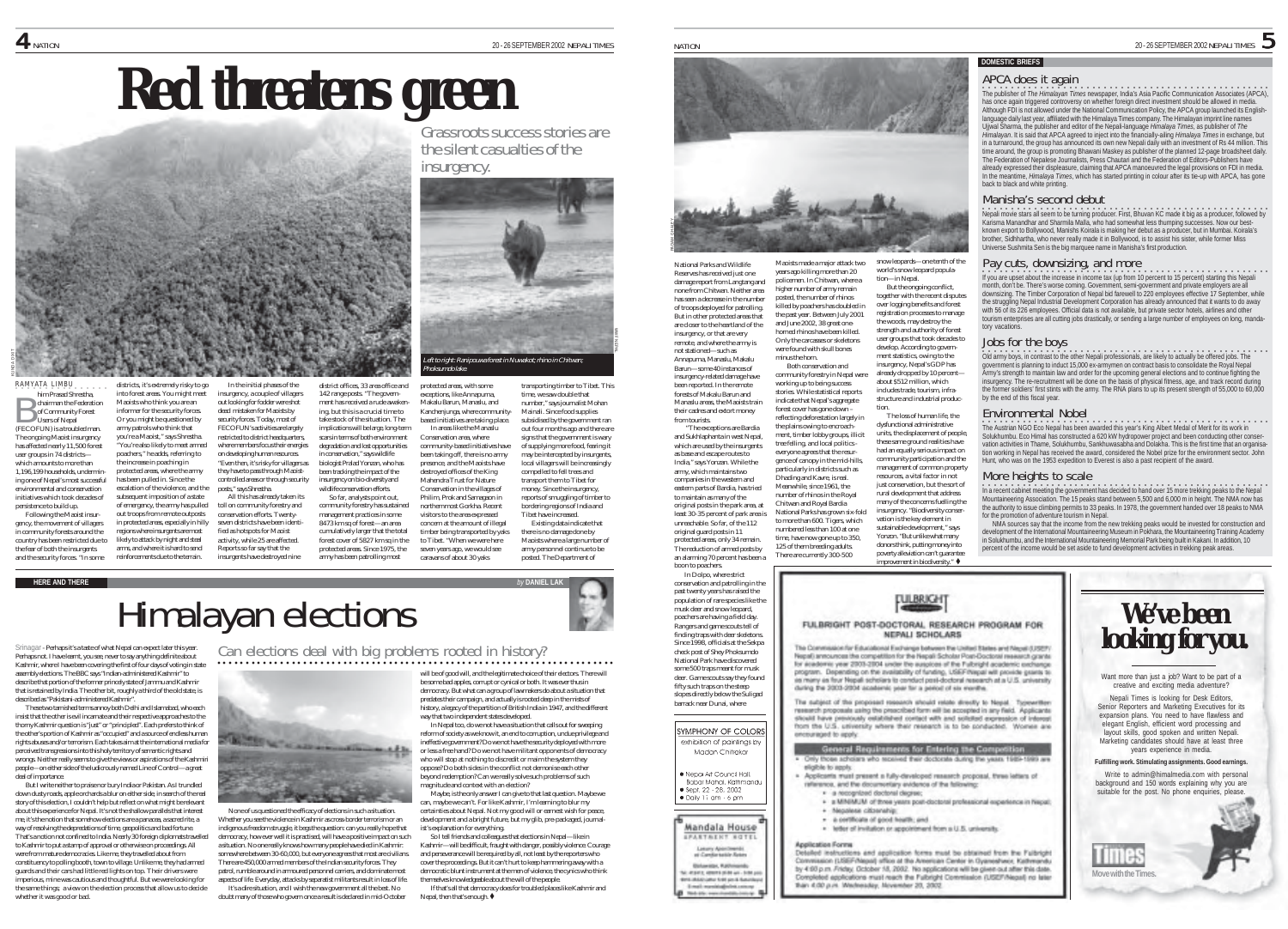## $\bullet$  NATION 20-26 SEPTEMBER 2002 NEPALI TIMES

**SOMEWHERE IN NEPAL** Corruption, coercion, or both?



fortnight after former<br>prime minister Giriia fortnight after former<br>Prime minister Girija<br>Prasad Koirala linked the widening anti-corruption dragnet to a thickening plot to throttle democracy, we're still missing his larger point. The democracy-corruption link he brought up needs to be probed in its full depth if we are to enrich our understanding of both. To be sure, Koirala is

at an obvious disadvantage here. He's been prime minister the longest in our dozen years of democracy. Mention some of the sleaziest scandals of the period and his name just seems to pop up everywhere. Nepotism and favouritism are nouns most prominently associated with the country's most famous political surname. When Koirala castigates the government for covering the putrefaction of the partyless decades, he draws the loudest jeers. Those who recall

To addition would be

the panchas with the Mallik Commission findings but didn't don't want to listen to his paeans to perfection. Before you come around to concluding that politics is too serious a matter to be left to politicians, you mustn't disregard one distinction. The current anti-corruption campaign is rooted in laws adopted

how he could have decimated

.<br>Jean Steve (weak) you this surfame ad bota use Peace, bear the boot and spinate into the state boot.<br>Jean Theodo, asset the for the water family of the Though attitude the peacety a surryinger. Butter<br>Loant, Socio, steve

Seconding with Ballet Lanch and a bobb of later 8 Rs. 601 + Tax for adults. Seconding with Ballet Lanch and Sortic of out drink 0 Rs. 202 + Tax for children

PO By 1994, Annibal Puerte, Schwar, Labyar New Street, Service Ave 211

from our protection. By waiterline, you just enight top let sell

with an Dalambaye, Karingay PM will constant for one and STMT program unsuper

by the very people we demonise as depraved. Koirala's predomi-

part of the credit. Ridicule is something the ex-premier has confronted from the moment he described the

success of the People's Movement as a victory for the panchas, too. As the Maoist insurgency was becoming bloodier, he regretted the decision to do away the

panchayat-era zonal commis sioners. Earlier this year, he dismissed the Nepali Congress

Wet & Wild Summer

nance probably entitles him to the call? Koirala has put his finger on a more profound issue this time. Can endemic corruption ever be a justification to end democracy? Koirala recollected how such allegations were used to oust

Nepal's first elected government 42 years ago. The worst evidence of malfeasance the post-satra sal generation associates with the time are the Indian banknotes the soon-to-be panchas said they recovered from the prime minister's residence. A more

Now every Saturday & Sunday

Godavari &

Golden

exhaustive study of the money politics link of the fifties would have to delve deeper into the contributions of Subarna Sumshere and Mahabir Sumsher

Call: 560075 or 360775

majority in the House of Representatives as amounting to nothing. See how easily Prime Minister Sher Bahadur Deuba dissolved the chamber? Would the broader democratic alliance have drawn such derision had Krishna Prasad Bhattarai made

If you think corruption is good reason to do away with democracy, think back to Nepal's three decades of corruption and coercion.

to our democratic struggle. Since only the living can be libelled, that part of history is as good as dead for purposes of settling scores. The philosophical relevance of the inquiry persists. For today's political class, corruption has become a compulsion. In terms of conspicuous consumption, the panchas looked like saints because they could afford to. Austerity can be a clear disadvantage in a highly competitive arena. To prosper, politicians need to pamper, patronise, plead, pressure and promise. The only thing that links those five, apart from the letter P, is pelf. Once you get this straight, it becomes easier to understand how people once considered paragons of probity could plunge so deep into debauchery. And once that's clear, you realise that being corrupt isn't being undemocratic. There is anecdotal evidence in our part of the world suggesting that a populace tormented by political licentiousness is slow to recognise threats to personal liberties. The fact that the

#### *Please help spark new hope for peace and justice!* **CHARITY AUCTION**

Rajan Kaphle, Kiran Manandhar, KK Karmacharya, Uttam Kharel, Shankar Raj Singh Suwal, Sharada Man Shrestha, Nabindra Rajbhandari, Sudarshan Bikram Rana, Shobha Wagle, Umesh Chandra Adhikari, Vijay Thapa, Krishna Manandhar, Shashi Shah, Shashikala Tiwari, Manish Shrestha, Pradeep Bajracharya, Erina Tamrakar, Sunil Sigdel, Durga Baral, Macha Maharjan **Bidding begins at Rs 3,000**

of seventeen innocent civilians from Dhading District, who lost their lives to the violence of the insurgency and counterinsurgency.

**Date and Time: September 22, 2002, 3:00-5:00 pm**



reactionary right considers this sufficient to strike at the heart of the system reflects their disconnect with the public pulse. What they also overlook is the power of common cause in uniting the bitterest rivals. The "liberal panchas"—an oxymoron one would have thought—who detected how Kangresis and comrades started hating the system more than they did each other could easily secure their place in the Rastriya Prajatantra Party. A more instructive parallel goes back a generation. The Gorkha Parishad—billed as the party of the waning Ranas—was thought to be sworn to the Nepali Congress' annihilation. (Actually, its forerunner was the only non-state party gunning for BP Koirala's life). When politicians were caught between submission, incarceration and exile, the main opposition party in the dissolved parliament cooperated and later merged with the Nepali Congress to fortify the struggle to restore democracy. Even if the UML were to join hands with the Nepali Congress in a third movement to restore democracy, there's a scary side of history: three decades of corruption AND coercion.  $\bullet$ 

# BICHALIT BARTAMAN

#### **paintings by**

All proceeds from the auction will go directly to the families

# **Venue: Siddhartha Art Gallery, Babar Mahal Revisited**

#### Tea will be served.



www.kghivotels.com profit all wall out. Justice, and

#### **BIZ NEWS**

#### Higher insurance rates

on a construction of the Insurance companies to raise some premiums for policies covering losses from sabotage and terrorism almost eight times. The coverage for damage caused by arson is Rs 0.50 for Rs 1,000 of the value of property insured, up from Rs 0.06 per Rs 1,000 of the insured value. The decision will be effective retrospectively from 17 July. The rates for insuring private vehicles and those used for public transport have also been raised by 0.25 percent and 0.50 percent of the insured estimated value. The Board approved increased premiums for storage and transport of cash and also introduced a rate for insuring engineering works.

On track, slowly<br>It was an all too familiar ending to the most recent talks held on railway operations in New Delhi last<br>week: officials from Nepal and India agreed to a third round of meetings. The Nepali officials, who h week: officials from Nepar and mala agreed to a time found of meetings. The Nepar officials, who had<br>been looking at making the railway from Kolkata to the Inland Container Depot in Birganj operational by September, have set themselves a November deadline, a full two years after construction of the ICD was completed. Officials said that the recent round of negotiations was helpful in sorting out matters like insuring cargo handling and documentation, but it remains to be decided how customs clearance will be handled. Nepal wants sealed containers to be allowed to the ICD without hassles on the border India wants to look into the containers before sending them on. The operation of a broad gauge rail between the ICD and the port to Kolkata is estimated to bring transport costs down by 30-40 percent.

 $\mathsf{Rescuin}$   $\mathsf{RMAC}$ <br>Another report on what should be done with Royal Nepal Airlines Corporation (RNAC) has been completed, and it repeats what has been said all along—the private sector is good at running airlines, so bring it in to manage the ailing flag carrier. The plan is to break the corporation down into two doing istic and international operations and bring in private partners to run the foreign operations. The RNAC has already formed a committee to prepare an action plan to get the process started. The report says that RNAC's liabilities now stand at Rs 2.04 billion. The airline flies two Boeing 747s and about half a dozen two-engine Twin Otters.

#### Trade woes

•<br>The trade numbers for 2001/02 are in—and we're not doing too well. According to customs data compiled by the Nepal Rastra Bank, exports tumbled by about 15 percent to Rs 47.54 billion, down from Rs 55.65 billion in the same year-earlier period. Imports were also slow, at Rs 106.7 billion in 2001-02, down from Rs 115.7 billion in 2000/01. Exports to India kept growing, but at a low 11 percent to Rs 28.9 billion, while imports from India grew by 0.3 percent to Rs 45.4 billion.

Not fuelling the economy<br>The slow economic activity in 2001/02 has caused the consumption of diesel to fall by almost 12<br>percent. According to the Nepal Oil Corporation, diesel consumption in 2001/02 was 286,233 kilolitres down from 326,979 kilolitres in 2000/01. Likewise, the use of aviation fuel has also dropped to 47,453 kilolitres down from 63,255 kilolitres in 2000/01. There was also a marked decline in the use of furnace oil by industries—down eight percent to 18,188 kilolitres, down from 19,810 kilolitres in 2000/01. There were increases in the sales of petrol, kerosene and liquefied petroleum gas.

# **INTERVIEW "Figures look bad, but the fundamentals are sound."**



It's been a bad fiscal year for Nepal: for the<br>first time in the past 18 years, economic<br>growth was less than one percent, both<br>exports and imports have dropped,<br>reserves have begun to erode, and the<br>budget deficit has exp

#### *Nepali Times: The mid-July numbers are in, how would you rate the health of the economy?*

**Yuba Raj Khatiwada:** We all know it isn't sound. Our concern is where all this could take us. The past fiscal year was generally unsatisfactory. Our real and external sectors did not do well. The external sector was affected by external shocks and domestic violence, which was expected, but we also have problems with the real sector in terms of the decline in domestic production, and the stagnation of agriculture. The overall growth was less than one percent, which meant our per capita income went down. The present growth rate is the lowest in 18 years.

Still, the fundamentals of the economy are sound. The output may have dropped, but the structure of the economy is still intact. We've seen some increase in investment, if only of the short-term kind. Prices are still manageable, the exchange rate is stable, and the reserve position is still comfortable. The monetary aggregates have been hit by the recession, but are also in place. Fiscal imbalance is a chronic problem, but the deterioration was not very different from 2000/01. Revenue collection increased by three percent, reasonable when GDP is growing at less than 1 percent, prices are up by less than 3 percent, and imports are down.

#### *Where should we look for danger signs?*

For stability, in the external sector. For the first time after 1995/96 we have a Balance of Payment (BOP) deficit of about Rs 2.5 billion in 2001/02. A large BOP deficit can lead to reserves depletion and exchange rate speculation. This hasn't happened, simply because imports are down. We can't be satisfied about our low price situation; it could be suppressed domestic demand, which could in the longer term affect domestic economic activity. A further slowdown in the domestic market could give a second blow to manufacturing, which has been hit by external shocks. Third, agriculture cushioned us for most of the 1990s. It at least ensured food supply, so people could survive any hardship. Now agriculture may not be able to provide that cushion. The rains weren't on time that could reduce paddy production, which is about a quarter of the agricultural GDP. In the case of other agricultural crops like wheat and vegetables, there's no incentive for farmers as we get cheap subsidised wheat and vegetables from India. We don't have subsidies here. If farmers' income does not rise, they cannot buy manufactured goods. and services. That hits domestic demand and slows the economy down further, pushing us deeper into recession. If agriculture can't provide the traditional cushioning, we may slip even further.

#### *Did the government contribute to this by over-borrowing and overspending?*

The central bank has repeatedly cautioned the government on release of funds for development at the end of the fiscal year, but it happened this year, too. The about Rs 4.5 billion overdraft could have been prevented if the government had not released funds towards the end of the fiscal year. There may have been political compulsions and security reasons, but the central bank warned the government beforehand about the fallout, the skewing of the budgetary balance. Development spending was down 16 percent in terms of cash, which could be proportional to foreign loan receipt. Foreign loan disbursement decreased last year, which means new projects were not implemented. If the aid money had come and be mobilised effectively, it could have improved the external sector in terms of capital inflow and the increased investment would have caused the production to grow, and the real sector would have gained.



The growing Nepali drug industry needs government monitoring.

generic terms. Hospitals for their part charge exorbitant rents for medical store concessions within their compounds. A drug vendor paying Rs 350,000 as rent at, say, the Teaching Hospital, will naturally try and sell the

Royal Drug used to meet most of the government's drug needs until an open market policy was adopted. Initially, Indian companies dominated this segment, but the recent policy of companies, even if their prices are up supplies purchased from private manufacturers are counterfeit.

Three years ago the Ministry of Health requested bids and then purchased 5.5

The WHO recently issued a set of manufacturing and staffing

guidelines called Good Manufacturing Process. The DDA requires that all pharmaceutical companies obtain GMP by the end of this year. But a recent inspection of Nepali pharmaceutical companies by WHO

compromising on quality to cut costs. Recently, a Department of Drug Administration (DDA) official at a public program organised by the association of drug manufacturers alleged that 25 percent of drug

representatives revealed that only four Nepali companies can be granted the GMP certification. Data from the department shows that 6,000 different brands made by 278 companies are being sold in Nepali markets. Prior to the

provision of GMP certification, 1,100 different foreign companies used to supply drugs to Nepal.  $\blacklozenge$ 

*Have we entered a downward spiral?* In a way, yes. Low income will suppress domestic demand and discourage

production of goods and services for domestic consumption. This might further discourage investments in the control of the spending, probably through higher fiscal spending. This is where our hands are tied. The revenue does not support spending, donors are shying away, and excessive domestic borrowing might create more problems. By resorting to excessive central bank finance, we have already exacerbated the problem in the last two years. The only cushion is that our monetary growth this year was slower than last year, which has lessened the impact of the overdraft.

#### *Could trade start looking up?*

The Nepal-India treaty is one of the factors influencing trade. It took India months to send the new instructions to the customs points, and then we had our own delays in distribution of quotas. There was a delay in setting up the purchasing authority in India. About 40 of export to India was affected by procedural delays even after the treaty was renewed. We didn't have much new investment for new products, which affected exports to India. Now as there is no more confusion regarding the treaty and exports to India, new investment might come to promote our exports. I'm not very optimistic about Third Country exports unless we have new products. We've understood the limits on the carpet industry, and on the competitiveness of garments. We missed our chance to diversify exports in the early 90s. People advising us on external sector policy used to tell us 'as long as carpets and garments are doing well, you don't have to worry'. They said resources would shift to other areas when they stopped being competitive. used to ask, how can industries shift to other products immediately.

#### *How can we stop the economy from slipping further?*

First, we need to expedite processing investment proposals in manufacturing and services—even if we have to be more flexible. If someone wants to come and invest even in this adverse situation we should give them easy entry. Next, we need to explore the trade and tourism potential in the Tibet market and think about trade based on re-exporting imports. Just reviving tourism can have a multiplier effects in other sectors and raise demand. There are problems of governance, too. We are sometimes in situa-

tions where we can't use aid resources already in the country because of delays and other interests interfering in decision-making. We need effective devolution. Having the elections on time has economic impacts. An election will bring resources into the economy, which can generate demand for domestic products. We're talking about Rs 4-5 billion entering the economy. It can also help raise business confidence and short-term investment. Of course, the present political conflict has to end.

ECONOMY 20 - 26 SEPTEMBER 2002 NEPALI TIMES 7

# KIRAN NEPAL Pushing drugs

**CONSECT AND SET OF START PROPERTY**<br>Rs 6 billion local market for allopathic drugs, which is growing by 15 percent annually. Some Rs 4 billion has been invested in Nepal's pharmaceutical industry, with individual investors putting in anywhere between Rs 4 and Rs 200 million. A manufacturer told us that if you invest Rs 100 million and produce 25-30 medicines, you'd start earning a profit within five years. The industry provides roughly 5,000 jobs directly, and indirect employment

for another 15,000-20,000 people. And yet, most pharmaceutical companies say that they are operating ○○○○○○○○ ○○○○○○○○○○○○○○○○○○○○○○○○○○

at 50 percent capacity because of marketing constraints. Of 35 factories registered at the Department of Drug Administration, only 26 are still manufacturing. Four companies shut down last year and the state-run Royal Drugs Limited has been reporting losses. Competition in the market is cut

producers say that the Indian

cannot offer them competitive incentives. It is not unusual for

throat. The industry association of retailers and wholesalers has fixed commissions at 16 percent with the producers, but in reality it is a freefor-all at individual retail outlets. Some Indian manufacturers have been most expensive brands. procuring drugs from Nepali

selling "buy one get three" schemes, and offering higher commissions. Doctors and health workers are an important link in drug sales. Nepali companies have pampered them to such a degree that local producers doctors to put down brandnames on prescriptions, though medical ethics dictate that they should be using to 10 percent higher, has changed things. The problem now is price: the government looks for the cheapest Nepali drugs during its annual procurement of medical supplies. billion tablets of an antibiotic for 42 paisa per pill. Nepali producers say it is impossible to produce the drug at that price, and that companies are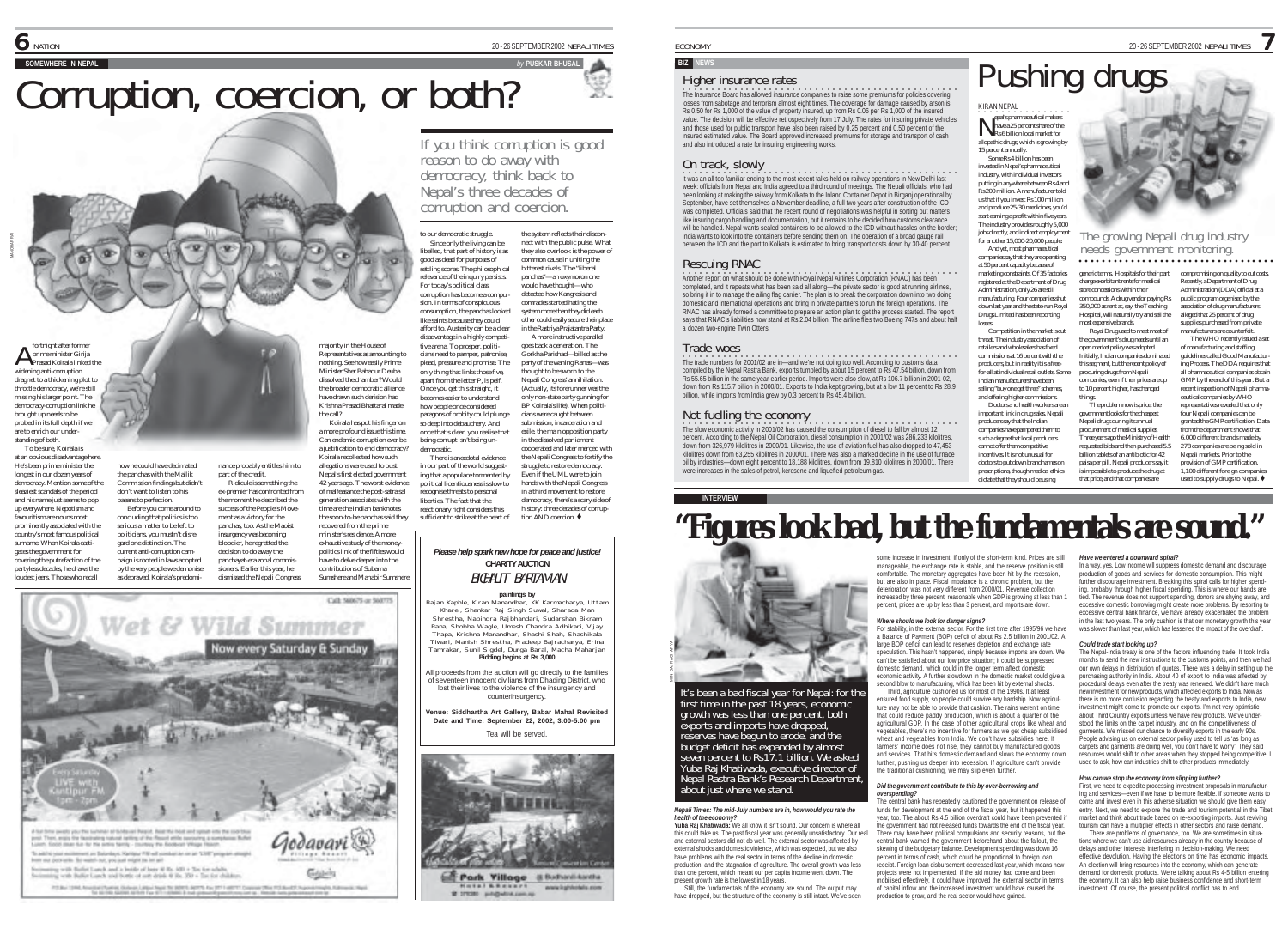# Cave-dwelling for beginners:<br>
Inside Mustang's hidden mountains



tains with their herds invited us for tea in their tents. Fields of buckwheat blossoms painted whole swathes of Mustang a brilliant pinkish-purple. But what I found most attractive were the ruins left behind by ancient troglodytes. Troglodytes? Needless to say, I was surprised to learn that a place I

primarily by cave-dwellers. Carved

thousands and thousands of caves.

contemporary residents, mostly as

GA DONOVAN aves were not on my itinerary when I set out for Upper Mustang. Admittedly, I had pictured myself in dark when I set out for Upper<br>
Mustang. Admittedly, I i<br>
pictured myself in dark<br>
monasteries it only with<br>
hutter lamps squiption butter lamps, squinting to make out brilliant Buddhist frescoes painted hundreds of years ago. But mostly I imagined wandering a landscape spotted with herds of yak and decorated with oversize chortens and giant prayer wheels. I would take in the awesome spectacle of the trans-Himalaya, with its dramatic snow-capped peaks and stark high desert terrain, and I would spot all manner of endangered wildlife. Finally in Lo Manthang in early September, I did all these things

and much, much more. Nomad families who still roam the moun sites of religious devotion. As we learnt firsthand, exploring these caves is one of the highlights of a journey to Upper Mustang.





thought of as the land of yak-herding pastoralists had once been inhabited into Mustang's cathedral-like cliffs are These played a key part in the region's often-violent history, when they were used as forts and sentry posts. Many still play important roles in the lives of juts conspicuously out of the side of the mountain. The rest of the complex sprawls through several adjoining caves. As we climbed the steps outside the monastery, the sounds of chanting and drumbeats grew gradually louder. The source of these sounds—a young monk of no more than twenty—did not look up, let alone miss a beat, as we entered the gompa. His colleague, a slightly younger monk, came forward to meet us. After a look around the small,

monastery kitchen refreshed and fortified us for the next stage of our journey, a visit to a nearby cave complex which at various times had been used as a fort, a monastic retreat and a temple. The young monk

sparsely decorated main hall which took barely a minute—the caves, dangling the key to the cave door on a chain attached to a large

ounger monk showed us to the piece of metal, and carrying a small, pink Hello Kitty bag draped over his shoulder. Reaching the entrance to the cave complex, we saw dozens of dark openings of various shapes and sizes scattered at random throughout the cliff wall soaring high above us. After a short scramble up the rocky

guided us across the riverbed to the

the afternoon.

visible from the far side of the

background contrast with the chalk-white chorten and the many colourful painted deities surrounding it.

key to let us in.



of chutes and ladders. We climbed a series of rickety wooden ladders up five stories, only to find large holes in the floor preventing us from moving forward. Retracing our steps, we would climb down again, walk under the gap in the floor, and then up and around to continue our explorations. In places several rooms deep, the innermost parts of the cave are dark and a little scary. Some rooms were evidently for cooking, while others were designed for habitation. The monks had been good custodians; for a derelict fort, complex was remarkably clean.



at Nyphu, Nyphu gompa, ruins along Charo Khola, northeast of Lo Manthang. Ear panel (page 1): Lori gompa.

#### After returning to Lo Manthang, we left via the eastern route to seek out what is by far the most spectacular cave in Upper Mustang, adjoining Lori Gompa in an area Peter Matthiessen wrote time, and we screamed in unison: high five! Our party hoped to explore one more cave on our last day in Upper Mustang. We altered our route back

about in East of Lo Manthang. We had read about the cave and the spectacular chorten that filled its exquisitely painted cavity, and after friends in Lo urged us to make the trip, we could not pass it up. After journeying half a day from Lo Manthang we camped at Dhi. The next day we left early for Lori, planning to return to Dhi late in In the valley leading to Lori, geology has worked architectural wonders on the landscape, carving the mountains so that they resemble the ribs and piers of natural cathedrals. Lori Gompa came into sight before lunch, like to Jomsom so we could pass Rangchyung cave, which sits in a valley east of the village of Samar. Inside, we found a set of chortens and "miraculous" carvings of deities that gave the place the appearance of .<br>having been a favoured site of pilgrim for generations. Mounds of khadas were piled atop the chortens, and the residue of countless candles ran down the cave walls. Much nearer to the Annapurna circuit, and thus more frequently visited, this cave has an anarchic touch due to the graffiti left by visitors. Approaching the cave site, we left our horses at the river's edge and

Nyphu monastery a splotch of red stuck in the middle of a sheer cliff, valley. Our guide quickly located the caretaker, an aged monk who lives in a house at the base of the mountain, and he came with the walked up the narrow valley leading to the cave. As we approached, we saw an old man, stooped and carrying a plastic jug, making the ascent ahead of us. Catching up with him, we learnt that he was the caretaker. He'd gone down to the river to fetch water in his jug, which we carried for him up to his elling at the mouth of the cave. A quick look was all we needed to

Four small children accompanied the keyman. After the five of them led us up into the temple, cut into a dark cave, they began to sing a prayer in Tibetan. When they were through, they showed us into the adjoining room that holds the famous chorten of Lori. We were not disappointed: the entire room is a fine art object. The paintings on both the walls and the chorten itself are well-preserved, even though reportedly dating back 500 years. Wild swirls of flowers on a dark On the way out, the children held out open palms and asked for money. see that we had arrived at a site of great religious devotion. The custodian cut open a package of large batteries for his flashlight, and our tour began. Despite his age and frailty, he become surefooted once we started walking on the uneven, and at times slippery, floor of the cave. Guiding us up and behind the large central chorten, he pointed out figures in the cave wall that resembled rough-hewn deities that, he told, us, occurred naturally. A bit sceptical of this claim, we had to acknowledge the devotion of generations of pilgrims, whose offerings had darkened the statues and the walls around them. We waved goodbye to our cave-dwelling host—he had spent more than three years tending the site—and began the long climb up and out of the

"Slip me some skin," I said, offering my own palm and showing them how to slap it. They quickly caught on. "Skin!" they screamed, slapping my hand in turn. "High five!" I answe back, teaching them how to slap hands in the air. After a round of "high fives," we all scrambled down the rocky trail to the row of crumbling chortens at the foot of the hill, when we mounted our horses for the journey out of the valley, while they turned off to return to their small valley to the main trail. Our adventures in the caves were only a small part of the many wonderful experiences we had in Upper Mustang. Even in Nepal, not many places remain where you can experience the Himalaya without the outside world barging in. Whatever the cost of travelling to

home situated below the monastery. They held up their palms one last Lo Manthang, it is worth it. Sell your car, mortgage your house, but by all means go. You can always take up residence in one of Mustang's millions of tiny caves.



ARUNA UPRETI *Q: Do you know the name of present king of Nepal?* A: No. *Q: Do you know the name of Prime Minister of Nepal?* A: No. *Q: Do you know that in Nepal there is a state of emergency?* A: No. *Q: Do you know anything about the election that will take place soon in Nepal?* A: What election? Of the 200 women we I going? No one rummaging through my rucksack. earlier this year, I was used to these hassles. The security forces were suspicious of medical supplies: where was I taking the medicines? Who was I treating? Did I have a letter from the Ministry of Health? But in Mustang, I was in the real Nepal of the old days:

interviewed at health camps in Mustang recently, only two knew the answers to the above questions. And it is easy to see why: this is the part of Nepal where you could travel freely where people are not suspicious of strangers, and indeed welcome them into their home Maya Bista at Ghami cooked for us, and wasn't sure we would

 $N<sub>n</sub>$ 

Artificial.

Win for

Real !

where there is no insurgency, no emergency, no checkpoints, no questions. Who am I, where am Having travelled through the Maoist heartland of the midwest like her millet chapatis, but they were so delicious, they became our staple throughout our journey to Lo Manthang and back. The nutritious food of the people of Mustang is one of the reasons for their good health. Millet, barley, potato, and milk

are widely available, and rice now comes down from Tibet along the highway from the border to Lo Manthang. In comparison to farwest Nepal, very few of the women we treated suffered from malnutrition. The other difference is that of the nearly 300 women examined,

there wasn't a single case of prolapsed uterus, which is such a common affliction in the far-west. Successive childbearing, lack of rest during maternity and hard

an epidemic in the mountains of western Nepal. The medical

problem is a direct result of the low social status of women there. Here in Mustang, the women had never heard of any such thing, and they had no word for it. One woman asked: "How can a woman survive, it is like having your heart or your intestine outside your body." We were glad our hypothesis that women across the mountains of Nepal all suffer from prolapsed uterus was proven wrong. But the good health of

work has made prolapsed uterus

women in Mustang is not due to health posts and hospitals—the level of medical neglect by the ministry in Kathmandu is as bad here as elsewhere in Nepal. No,

**STOPE & EVERY** ARUNA UPRETI actors have arrived in N line-up for their medical exams at a health camp in Lo Manthang.

20 - 26 SEPTEMBER 2002 NEPALI TIMES

it is directly related to the higher status of women in the family and community. A pregnant woman here is not denied certain foods, milk, or meat as she would in the midhill villages to the south. She is not forced to work, even ness and the arid climate make it difficult to survive just on farming and livestock. That is why there has traditionally been out-migration, and this process has accelerated. In the village of

when she is sick, and she does not have to sacrifice her life for the sake of her in-laws. A woman is treated as equal. eating together with other members of the family. Chhuksang, nearly every young man or woman is either in Thailand or in Japan. Although this has brought remittances, little of that is going into village development. Locals invest in real estate in Pokhara or Kathmandu. What is surprising is that

*women's health activist.)*

The harsh trans-Himalayan climate means work is hard, and winters are long. But, again, the big difference here is that in the fields or while grazing livestock the men and women work together. In one of the homes we stayed along the Kali Gandaki trail, we were woken up before sunrise by a seven year-old girl packing her bag happily and demanding that her mother fix tea. She wasn't going to school, her mother explained, she is off to the fields to take morning tea to her father. This wasn't exploitation, or child labour. This was an early inculcation into a work ethic. It's not all as romantic as all despite the lack of health care and a district hospital that is four days walk away, and medicines are generally not available, the public health problems are not as acute as elsewhere in Nepal. On the flight back to Pokhara, we thought: why can't the rest of Nepal be like Mustang: at peace, full of hardworking and happy peopl and where women are treated equally with men. Something to wish for as we celebrate another Mustang Festival this week. Let's go to Mustang and find out how they do it. A *(Dr Aruna Upreti is a*

that, of course. Mustang has a share of problems. Its remote-

(20th Sept. 2002) to Mauritius Look for the Lucky Draw Winners on 22nd of September 2002 in all leading Newspapers. All the participants with correct entries will be invited for the lucky draw through invitation letter Couple Magnificent Mauritius Thrilling Thailand **Couple:** Pristine Pokhara

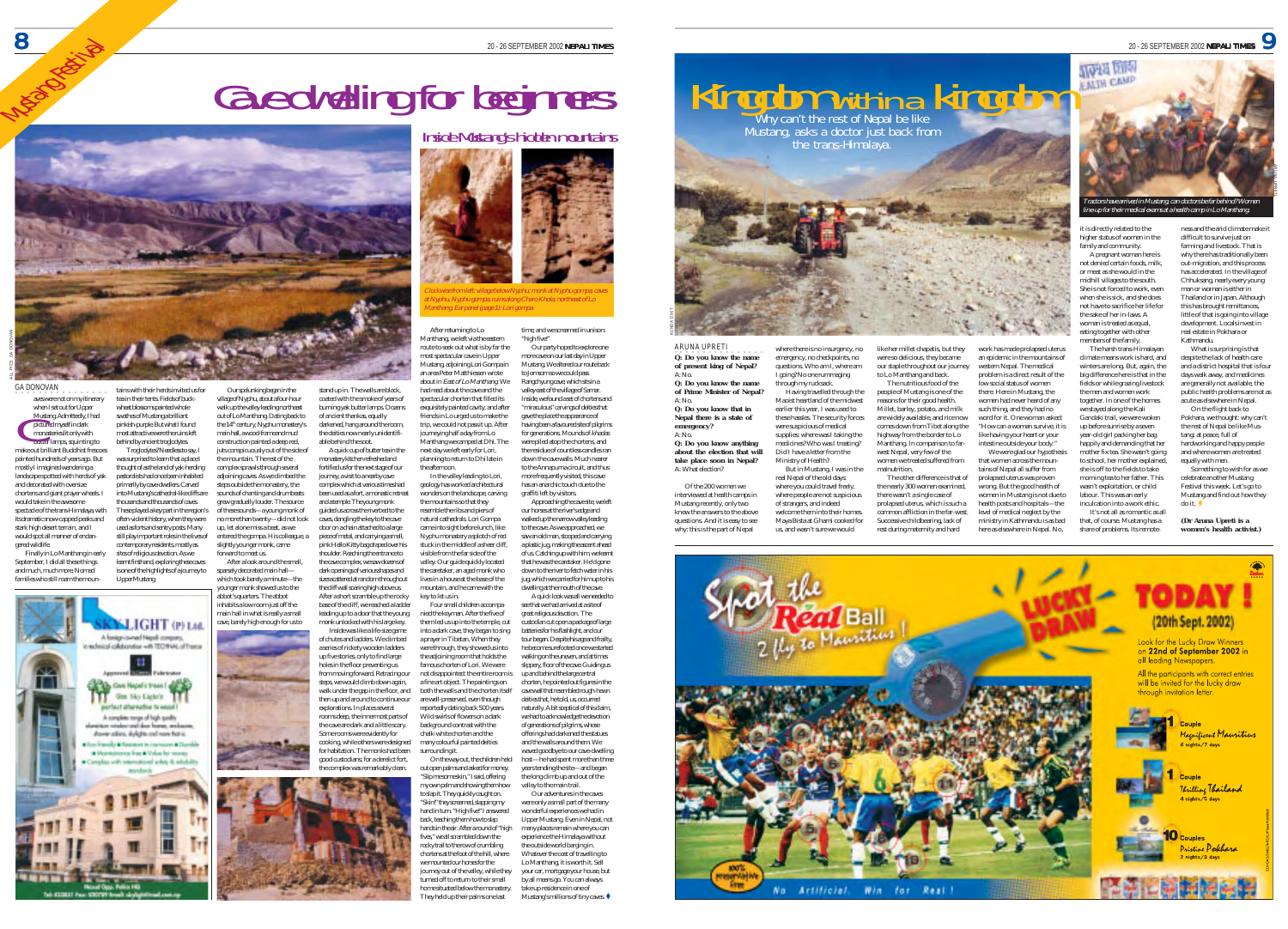### In Aceh, talks, violence, talks

JAKARTA - Another round of talks between the Indonesian government and Aceh's separatist rebels of the Free Aceh Movement, known by the acronym GAM, is due in weeks, but real headway in the two-year-old peace process looks difficult. Aceh province, at the northern tip of Sumatra island, has been fighting a secessionist war against Indonesia since 1976. Violence continues after the May peace talks, the most recent being the ambush of the Aceh governor's convey this month.

The Brussels-based International Crisis Group (ICG) estimates that the conflict, fuelled by years of resentment over rights abuses by the military and the meagre benefits Aceh received from the revenues Indonesia gets from its resources, has killed around 2,000 people last year alone. A ray of hope emerged in the last round of negotiations in Switzerland in May, but failed to stem the bloodshed in the province rich with natural resources, including natural gas. After the May peace talks, the GAM spokesman in the provincial capital Banda Aceh was shot dead by Indonesian security forces. In January this year the military shot dead GAM commander Abdullah Syafi'ie, also after a round of negotiations. Reports from Aceh suggest that more young Acehnese women have joined the ranks of the GAM foot soldiers, while GAM says the Indonesian security agencies have been recruiting, sometimes forcefully, young students as informants. *(IPS)*

#### Wrong on rights

.<br>IPOH, Malaysia - Caught between a rock and a hard place, Malaysia's<br>Human Rights Commision, known as Suhakam, has been trying to win popular appeal by remaining independent, but at the same time trying not to upset Prime Minister Mahathir Mohamad's government. Three-year-old Suhakam's record came under scrutiny when NGOs recently met to review its performance over the past year. Expectations were high on 9 September, 1999 when parliament formed Suhakam to make recommendations to parliament about the nation's human rights conditions. The commission has received good feedback for some of its positions, including attempts to create more room for itself when the government frowns on political dissent. But civil society groups were disappointed at its turning a blind eye to detentions and torture. Suhakam's relevance and the importance of its work have also been belittled by parliament. In June, its speaker rejected an opposition motion to take up Suhakam's 2001 report on the grounds that it lacked urgency to warrant being put on the agenda. In its 2001 report, carefully written given the sensitivity of its position, the commission itself said that people's right to a fair trial and right to peaceful assembly have been severely curtailed in that previous year. *(IPS)*

#### Anti-poor

**CONDON - Expansion of intellectual property rights is working against** poverty reduction in developing countries, according to a major new study. A 180-page report titled *Integrating Intellectual Property Rights and Development Policy* presented last week to the British government by the Commission on Intellectual Property Rights called on developed nations, the WTO and the World Intellectual Property Organisa-tion (WIPO) to take the circumstances of poor countries and their development needs into account when seeking to develop interna-<br>development needs into account when seeking to develop interna-<br>tional intellectual protection (IP) systems

tional intellectual protection (IP) systems. The report makes some 50 recommendations on introducing IP protection that does not work against reducing poverty in developing nations. The recommendations cover IP issues related to health, agriculture, traditional knowledge, copyrights, software and the Internet, and the role of WTO and WIPO. The commission report says the present system increases the costs of access to many products and technologies that developing countries need. *(IPS)*

### Organisation Development Centre (ODC) .<br>I Estates leito staniensko e instea dal masgioleti elit

GBS forced or Christophers Scorer management Fisher developments and address<br>Fisher of Mercupations and Departments fluctured for<br>Organization Beautiques to the form of the process

Detailed and the product that

An part of its Gth Antikentury Celebration, ODC is argumening an

### **OPEN HOUSE EXHIBITION**

together with selected the single Chipmacoos Park the Development & Broady Sectors

The Catholiche contract Managing Development Initiative in Nepal -experiences & practices

This Directors is open to the general participate the affice of special interest<br>to Diseburners Practitions Gill Aprigment Professionals

Done the Most Sep 26, 2002 APPLIE: HOBBINGA & SERI

Departures Development Count

The problem with Sweden or the past two years, Wes<br>Europe's voters have been<br>turning rightward. But as or the past two years, Western Sweden won't join in Europe's rightist revival, but its love for the leftist Europe's voters have been Europe's most recent parliamentary **COO COO COO COO COO COO COO COO COO COO COO COO COO COO COO COO COO COO COO COO COO COO COO COO COO COO COO COO COO COO COO COO COO COO COO COO COO** election shows, Sweden's Social Democrats—in power for 61 of the past 70 years-remain relatively immune to serious challenges **START AND REAL** Opinion polls just a few months **CESSING** ago gave the Social Democrats 44 percent popular support. Together with the former Communists and the Greens, the left held a comfortable 12- 15 percent lead over the four nonsocialist parties. This marnin shrank during the campaign, and the left retained power by the skin of its teeth,

> lost miserably in the capital. As in most recent European elections, immigration loomed large But in Sweden the small Liberal party, which campaigned in favour of free labour immigration, tripled its support. The Liberals make the sensible argument that anybody with a job should get a work visa, but that knowledge of Swedish be a citizenship requirement and that unemployed immigrants be barred from receiving

Although this stance cost the Social Democrats many votes, its unseemly control over key public

**ANALYSIS** *by* **ANDERS ASLUND**

The immediate reason for Social Democracy's enduring appeal is foreign policy. In early 2001, Sweden held the EU presidency, giving Prime Minister Göran Persson, the country's dominant politician, a bright spotlight Democrats also benefited by supporting the US after 11 September—a popular position that thus pre-empted the non-socialist opposition. Persson gradual, so it fails to alarm voters, but Swedes notice it when they go abroad. One reason for this is that Sweden remains the world leader in taxation, with public expenditures claiming nearly 60 percent of GDP. Even so, they fret about the deteriorating quality of services. They complain about year-long waits for eye operations and hip surgery—a direct result of a 1994 Social Democratic reform that abolished the right of patients to seek alternative care at council. The Social Democrats reversed themselves on this point during the recent campaign, but far. Deteriorating public education

Foreigners often idealise Sweden's welfare state, but its economy has been losing ground for 30 years. In 1970, by conservatives and liberals, has extended its free-market experiments, such as privatisation of subway trains, to education vouchers and free choice of alternative schools. The Social Democrats

bolstered his image considerably after tightening government finances and eliminating a huge fiscal deficit. But he has done nothing remarkable since winning again in 1998. Sweden's economy rose and fell with the IT bubble, reflected in telecoms giant public expense if they are not treated within three months by their regional health care entitlements have gone too poses another worry. Stockholm, ruled social benefits for five years. Roughly 70 percent of Swedes support free immigration of labourers—far higher than elsewhere in Europe. Immigrants tend to be qualified East Europeans, many physicians, while the number of Swedes registered as sick or in early retirement has underpinned a severe labour shortage. Persson, kowtowing to trade unions, insists on blocking labour immigration for the next decade.

GDP per head was the fourth highest in the world; now it is in17<sup>th</sup> place in the OECD. The decline has been

**COMMENT** *by* **FELIPE FERNANDEZ-ARMESTO**

from the right.

but the lead ultimately proved insurmountable.

in which to shine. The Social

winning the 1994 election by

Ericsson's troubles today.

he world needs a Europe committed to internationalism, generous to its former colonies, and willing to absorb migrants and refugees. But a successful electoral platform in Europe today includes shutting out immigrants (especially poor or black ones), abandoning multiculturalism for "cultural integration", limiting access to social welfare, halting or reversing the progress of European unification, and pouring police onto the streets. This looks like classic right-wing revanchism, but it goes with a new populism, unclassifiable in traditional terms. In France, Italy, Holland, Denmark, and Austria, rightist programs have re-shaped national elections and sometimes helped new parties into power. Through regional legislatures or influence on mainstream parties, the trend extends into Germany and Belgium. Even in Spain and Britain, where few electorally successful rightwing extremists exist, governments pre-empt them by poaching their policies and their rhetoric. The old-style right, with its fascist ancestry, lingers on. But, as the failure of the French Front National shows, it cannot gain power. The new extremism is stylish and trendy. Its language is that of the Enlightenment, wired into the zeitgeist. The old right can hardly compete; but the establishment can hardly cope. T

The party founded by the flamboyant populist Pim Fortuyn is now the second largest in the Dutch legislature. Until his assassination, Fortuyn's rise was conspicuous because he flaunted his wealth in the land of "the embarrassment of riches". He had a Bentley and butler, whereas most Dutch politicians make do with a housewife and a bicycle. He was showily louche and selectively libertarian, ostentatiously gay and indulgent on drugs. But old right-wing planks formed much of his platform. Fortuyn proclaimed that purity was in danger, national culture ripe for a restorative purge. He offered outrage and hope to the traditional far-right constituency. And yet Fortuyn's demagogy was different from and more insidious than the old fascism.

In Denmark, the Danish People's Party, which received 12 percent of the vote in recent elections, similarly resists classification. Its program of slashing welfare benefits for immigrants is marketed as a "defence of the welfare system" against interlopers.

The new populism claims liberal virtues. Old-fashioned fascists talked the language of order, so lovers of freedom rallied against them. The new right talks the language of liberty, and freedom lovers get suckered. Little will be genuinely free in a future crafted by these populists.

A return to the Europe of the 1930s is not in the offing. The new right accepts capitalism and modernity, and mostly avoids anti-Semitism. It is

The new European right twists liberal<br>values to modernise chauvinism. **Designer demagogues**

○○○○○○○○○○○○○○○○○○○○○○○○○○○○ ○○○○○○

not revolutionary or violent. But modern does not mean moderate. The Danish People's Party is frank about its hate-list: "those who betray, who transfer power from Denmark to Brussels, who agree with having a multiethnic society."

Europeanisation stimulates nationalisms, so the EU can never be safe from a rising right. Worse, in troubled times conventional Euro-politicians instinctively reach for consensus, cohabitation, and cosiness. So now the mainstream is aping or assimilating the extremists, hoping to emasculate them by embracing them in government, or luring their votes. Europe is in for a spell of designer demagogy that thrives on affluence or ennui. But domestic peace depends on mutual respect for cultural plurality, because Europe's changing demographic profile demands more open borders, not a gated continent, and the new right's inherent chauvinism is irreconcilable with the EU's survival and



goods helped it stay in power. The two dominant state-owned TV channels are under strict Social Democratic supervision, and the party also controls professorial appointments and academic research. After so many years of Social Democratic rule, a large political caste has also developed. The main qualification of two current ministers is that their parents were ministers. The party is awash in trade union money, which is exempt from taxation due to sheer cronyism. But while Swedes worry about the quality of public services, they are not prepared to join Europe's rightist revival. So Sweden's Social Democrats don't have to concede much to remain

democracy. ! (Project Syndicate) *(Anders Åslund, a former Swedish diplomat, is a senior fellow at the Carnegie Endowment for International Peace.)*

remarkably strong—even if this weakens the integrity of Swedish

# India has established a military base in

Uzbekistan and Kyrgyzstan. It has moved into a new

ISLAMABAD - Although Afghanistan has been the centre of gravity in the US-led 'war on terror' since 11 September, the countries in its vicinity have

the past year. For the first time since Iran's 1979 Islamic Revolution, there is a clear convergence of interests between Tehran and Washington in their shared objective of covertly collaborating to oust their common enemy, the Taleban. Prior to 11 September not one US soldier was in Central of past policy, officially declared the Muslim dissidents in Chechnya, under Russia, and Xinjiang (under China) as "terrorist organisations". During his recent visit to Beijing, US Deputy Secretary of State Richard Armitage designated the East Turkestan Islamic Movement (ETIM) a terrorist group.

> economic cooperation, with countries in the region eyeing trade access to the warm waters of the Indian Ocean through Pakistan through a pacified Afghanistan. On 27 August, President Imamali Rakhmonov of Tajikistan and President Nursultan Nazarbayev of Kazakhstan reportedly told The Washington Post that "an open

witnessed profound changes in Tajikistan, close to the Afghan border, according to a recent report in The Washington Times China and Russia have quietly acquiesced to the build-up of a US military presence so close to their border. Washington, in a reversal

Asia but now the US has The biggest change could be in

military bases in Tajikistan,



### **COMMENTARY** *by* **MUSHAHID HUSSAIN** A new Asia 變

One year later, the political landscape is slowly taking clearer form.

bring much of Central Asia within a Turkey started looking ○○○○ ○○○○○○○○○○○○○○○○○○○○○○○○○○○○○

day's drive of the Pakistani port of Karachi". Pakistan has started to build, with Chinese assistance, a port in Gwadar, off the coast of Balochistan, to service Central Asia. Central Asia is also energy-rich. There are enormous gas deposits in Turkmenistan while Kazakhstan's oil reserves are estimated to be in the vicinity of 95 billion barrels. The vehicle for greater regional integration could be the Tehranbased Economic Cooperation Organisation (ECO), whose 10 members are Pakistan, Iran, Turkey, Afghanistan, Uzbekistan, Kazakhstan, Kyrgyzstan, Tajikistan, Turkmenistan and Azerbaijan. India backed the Northern Alliance against the Taleban and now has a military presence in Tajikistan and an agreement to help train the Tajik military. Iran has pledged \$550 million in aid to Afghanistan, a promise reaffirmed during President Mohammad Khatami's visit to Kabul last month. Western Afghanistan with Herat as its main city close to Iran under the east for the first time when it backed the Turkish-speaking Uzbek warlord, General Abdur Rashid Dostum, who spent the years of Taleban rule in exile in Istanbul. Today, a Turkish general heads the international peacekeeping force in Afghanistan. Central Asia nations and their internal politics are likely to come under closer scrutiny with the US military presence there. Diplomatically, with relations between Moscow and Washington warming, the close camaraderie growing between Russia and China prior to 11 September has weakened, bringing into question the future of the Shanghai Cooperation Organisation (SCO). The SCO, which groups China, Russia Kazakhstan, Kyrgyzstan, Tajikistan and Uzbekistan, agreed to fight "religious extremism, separatism and terrorism" in a June 2001 summit. This is in question now. Countries like Uzbekistan,

warlord Ismail Khan, who was in exile in Iran's city of Meshed during Taleban rule, is now a region where Iranian economic, political and cultural influence is strong. Vocal voices for civil liberties and democratic rights will be heard more loudly in the region, as evident in Iran in the power tussle against conservatives, with moderates and democrats around moderate President Khatami's calling for Tajikistan and Kyrgyzstan, were previously threatened by the Islamic Movement of Uzbekistan (IMU) which found sanctuary in the Taleban's Afghanistan. Movements like the ETIM in Xinjiang found succour in Afghanistan as well. The threat posed by the IMU and the ETIM has subsided and will be easily contained now that their bases of support and

rapprochement with Washington. refuge have dried up.  $\blacklozenge$  (IPS)

China's growth will challenge the <sup>g</sup>lobal status quo both economically and diplomatically. world has ever seen. Malaysia and Thailand spent ten years building the expertise, production base, and infrastructure for precision metalworks to sell components to Swiss watch manufacturers. Chinese firms took over that business in a year. The same is happening with electronics and machinery. It is extremely difficult for a non-Chinese company to compete with lowcost, low-price commodities, even if those commodities are precision electronics components. Unlike any other nation, China can simultaneously mobilise low-cost labour and high-tech automation to produce anything. Singapore and Taiwan weathered Asia's 1997 financial crisis relatively unscathed, but their manufacturers are suffering now. Much of Taiwan's manufacturing sector has migrated across the Taiwan Strait, and Singapore is becoming an Asian Switzerland, betting its prosperity on investments in China. Indonesia, the Philippines, and Thailand, which lack Singapore's resources, are likely to suffer deprivation, fragmentation, and unrest.

○○○○ ○○○○○○○○○○○○○○○○○○○○○○○○○○○○○

For consumers, Chinese industries will cut costs, raise quality, and propel innovations because of their own efforts, and because global companies in China areputting their own best practices to use there. The new wave of competition won't be between China, America, and Japan as monolithic entities, but between industries and regions, as companies race to internalise China's new methods—like US management methods have been internalised by companies around the world, including within China. China's growth will pose a greater challenge to the global status quo, both diplomatically and economically, than, say, Islamic extremism. (Project Syndicate) *(Kenichi Ohmae, one of the world's leading business strategists, is president of Ohmae & Associates.)*

**COMMENT** *by* **KENICHI OHMAE** 

# **The Chinese challenge**

hirty-five years ago Jean-Jacques Servan-Schreiber's Le Défi Americain (The American Challenge) claimed Europe was in danger of becoming a branch office for American multinationals. A decade later, Japan's rising commercial hirty-five years ago Jean-Jacques Servan-Schreiber's *Le Délange (China meridian Challenge) claiment betweemend be*<br>Office for American multinationals. A decade later, Japan's<br>Challenge seemed paramount. Now China makes pe

China owes its growing dynamism partly to the central authorities' shrewd pursuit of well-timed and complementary development strategies. Less noticed than the 15-year process of gaining admission to the WTO has been the stabilisation of the currency, the renminbi (RMB), pegged to the Hong Kong dollar since 1997, when the territory reverted to Chinese rule. By prohibiting exchange of RMB abroad, the central authorities prevented the currency fluctuations that in recent years wreaked havoc in other developing nations.

But the real key to China's success lies at lower levels of government. In most regions, officials welcome foreign business, offering tax-free zones and other benefits, and promote unfettered competition to strengthen their industries. More than 100,000 component manufacturers, mostly from Japan or Taiwan, have relocated to China's Pearl River and Yangtze River Delta regions, which always had cheap labour but now also have modern highways, port facilities, and communications links.

In 2000, China got nearly \$45 billion in foreign direct investment, compared with \$10 billion for Japan and less for Asia's tigers. Much went directly into raising industrial productivity. Chinese factories today are as modern, sophisticated, and automated as their Japanese counterparts, and their managers are mastering the skills needed to compete globally faster than in any other nation I have studied. China's regions learned to specialise by competing fiercely for foreign investors. Each has its cluster of suppliers and service providers, and an infrastructure of transportation lines, communications networks, and research laboratories. They are also developing links to the outside

world independent of China's central government. China's domestic market is so huge, many companies have not turned their attention overseas. But they will soon be the most competitive original equipment  $\kappa^{\phi'}$ manufacturers—producers of goods sold under other brand

names—that the

official contact between the quarrelling parties looked misplaced Monday. Legchog, Tibet's deputy party secretary and chairman of the TAR, confirmed he had met the Dalai Lama's special envoy to the US, Lodi Gyari, for more than an hour on Sunday in Lhasa, but said there was no discussion of the Dalai Lama. Legchog also said there was no discussion or the Bulla Edina. Edgardy also tions from Dharamsala, where the Dalai Lama's Tibetan government-in-exile is based. "I have no news of any other delegation from Dharamsala and (Gyari) also didn't mention that. He also did not touch on the subject of the Dalai Lama," Legchog said.

Tibet update

Legchog said Gyari's was a personal visit, to "meet some relatives and pay homage to the monasteries of Tibet". In the meeting he briefed Gyari on Tibet's progress and economic development since the envoy was last in Tibet 50 years

20-26 SEPTEMBER 2002 NEPALI TIMES 1

•<br>Hopes that a meeting between an envoy for the Dalai Lama and a

senior Tibetan government official could lead to a resumption of

ago: "He envied and expressed appreciation over the economic development and also the raising of the people's livelihood," Legchog said. Gyari's reaction to the meeting is unknown, as Chinese authorities would not allow journalists to speak to him. A secretary to the Dalai Lama, Tenzin Taklha, confirmed that his office had been in contact with the envoys but declined to give

further details, except that they would leave China around the end of the month. "It's a sensitive visit, we don't want to say anything that might upset the balance" he said from Dharamsala. But Taklha did call this the first official contact with the Chinese government since 1993 and the first such talks in Tibet itself in 20 years. A series of moves

visit Beijing and Lhasa, the release of six Tibetan political prisoners, the visit to Lhasa in July of the Dalai Lama's older brother and two organised tours of Tibet for journalists, prompted speculation that the Chinese government might be reviewing its hardline stance against the Dalai Lama. Formal talks broke off in 1993. Asked whether there was a possibility the Dalai Lama could some day return to Tibet, Legchog reiterated the official Chinese line that the Dalai Lama was welcome to visit Tibet, on two main conditions. "He must be patriotic, he must come as a Chinese citizen and he must do nothing that would break up the Chinese state.

sounded as if China was staking out a negotiating position. Analysts say it may be a prelude to the re-opening of formal contacts between Beijing and the Dalai Lama, and point to another reason for the seeming thaw: China's President Jiang Zemin is due to visit the United States in October and meet President Bush. *(The Australian and The Nation, Bangkok)*

40,000%ft.BAR ..... Where the tales are as tall as the mountains Succulent steaks and burgers bountiful, with a vegetarian variety. The friendliest bar between **Tibet and Timbuctoo.** Live band on fridays! **RUM DOODLE** THAMPI KATHHANDU NPDA TEL: 414336

# this year, including an invitation for Gyari to

he said. These conditions are not new, but his statement of them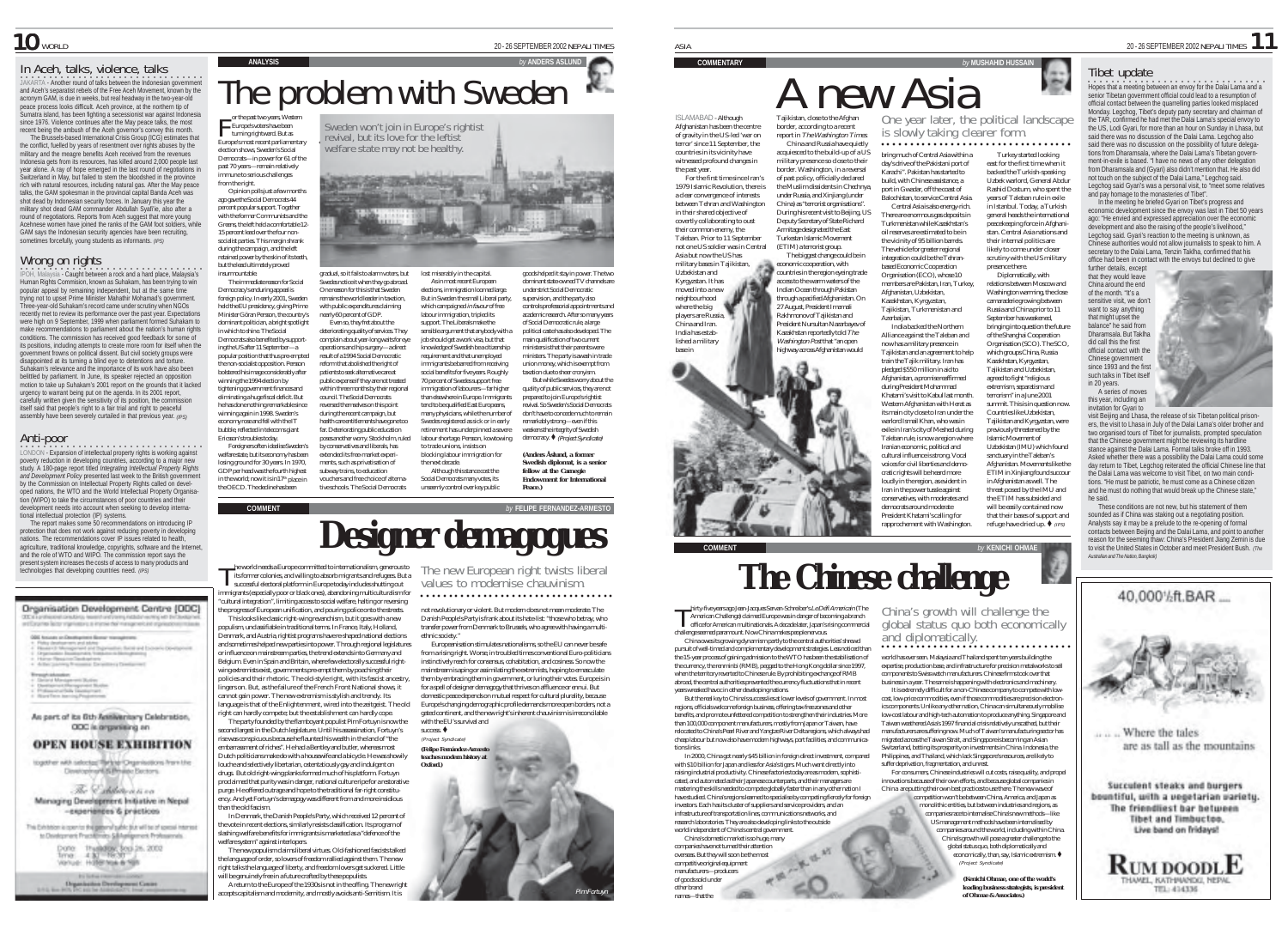**12** FROM THE NEPALI PRESS THIS PAGE CONTAINS MATERIAL SELECTED FROM THE NEPALI PRESS 200-26 SEPTEMBER 2002 NEPALI TIMES

# $Ka$ rnali districts unite Untold stories  $\sum_{\text{Kekir Shicölin Bimaxb}}$  All parties, unite and the state of the All parties, unite and the state of the All parties, unite and the state of the state of the state of the state of the



that doesn't care about the welfare of people living in the remote and roadless parts of western Nepal, five districts of the Karnali Zone have decided to set up their own development solidarity. Called the Common Karnali Development Group,

it will have members from local government combines, non-government organisations and civil society. "If Kathmandu keeps neglecting us, we want to show that we Karnali people can take care of ourselves," says Jivan Shahi, former DDC chairman of *Jivan Shahi*

Humla. Karnali's main problems are its remoteness, the lack of investment in development from the central government. chronic food shortage, lack of salt and poor public health services. Yet, Karnali is endowed with great biodiversity, natural beauty and human resources which if properly utilised could lift the region out of poverty, the group believes. "We will show them that we can be self-sufficient," Shahi said. "In five years, we will not be living handto-mouth anymore.

The group has prioritised improvements in transport. agriculture and tourism. Another member of the group, Deep Bahadur Shahi of the Kalikot DDC says, "We went through the Panchayat, 12 years of democracy, and the Karnali has remained where it was. Karnali is the only zone without a graduate college or a road. They start roads, and they never complete them on some pretext or the other. Sometimes the excuse is Maoists, sometimes it is lack of budget. They have Maoists in other zones, too, don't they?"

As an example, Shahi points to **Salleri** (Phaplu) airport in Solu Khumbu, which was put out of action by Maoists. It has since resumed operation. Maoists attacked Dolpo airport, but planes have still not started flying there. The same thing has hannened to the Surkhet-Jumla road where construction has stopped because of the security situation.

The main reason for lack of development is the lack of connections in high places in Kathmandu. Mohan Baniya is from the Mugu DDC and says Karnali should be declared a "Special Zone" so its gets priority treatment for development. "Mugu's average lifespan is 36, this is less than sub-Saharan Africa," says Baniya.

The group argues that Karnali has been neglected by Singha Darbar because it is remote. Mugu, Humla and Kalikot don't even have airports. Dolpa has been out of action because of Maoists. Karnali has been pushed further back because of the Maoist insurgency, the destruction of bridges, food supply and pulling out of development projects.

#### **QUOTE OF THE WEEK**

"Yes, but you control your borders. We couldn't. We first had the Soviets and then too many coming in from neighbouring countries."

—Hamid Karzai, Afghanistan's President responding to a question by India Today on why his country desends into chaos and anarchy after an ineffective government changes. India Today, 16 September.



Flag: Election Commission

Himal Khabarpatrika, 17 September-1 October

Untold stories . Pradip Dangol did not show up at his home in Sindhupalchok on 6 **Carl Subedi in Bimarsha, Carl Subsett** or 7 August, though he had 13 August promised his wife that he would राण्ताहिक विमार्श come to take her to her parents' " Prem Bahadur Rana of Tanahu house in Hetauda. She waited for had been based in Sandhikharka for two days, but her husband did not some years. His wife Balkumari arrive. She was angry at times. She joined him a year ago. She had tried to console herself thinking cooked meat and sel-roti for the that something must have come up Teej feast and was waiting for her husband to arrive at their rented

home near the police office. The couple have a five-year-old son, who was also waiting for his father as the mother cooked. The family was planning to eat together that night. But then Balkumari realised that it was getting late and the food was getting cold and the five-yearold had already fallen asleep. When she walked out to see what was happening, the smell of burning ammunition was everywhere. Still hoping her husband would show up, she did not eat. In the early hours of the morning, Balkumari came to know that her husband had been killed. The food she had to delay him. In the end it was the body of her husband that was brought home on 9 August. She has a two-month-old son to raise. • The Maoists had taken their medics along for the attack on Sandhikharka. They also rounded all the security officials and took them to the cottage and small industry office, where some of the wounded security officials were treated. According to Tikaram Pradhan, a policeman now receiving medical treatment in Pokhara, the Maoists held about 100 security personnel in that room for about two hours. Their medics administered some primary care inside, but the building was

cooked was uneaten, and lay in the same plate she had dished it into the day before. The day after, Tuesday (10 August), she was on a also being bombed and shot at from outside.

helicopter heading out of Sandhikharka with her son and the dead body of her husband. Balkumari spend the entire day of the Teej fast crying. Her five-yearold came and sat down on her lap, uncertain of what exactly was Prajatantra Party.

happening, but aware that the Maoists had killed his father. " Samita Karki became a widow on the day of her marriage. Her husband Kaji Raut was killed in

Bhiman, Sindhuli, hours after the two had tied the knot on 7 August. Samita and Kaji were in love and got married on that day even though their families and friends had asked them to wait until November. They got married in the temple, after which Kaji left his wife in his sister's house and headed

other properly after the wedding.

to the Bhiman post. His sister told us that he left about two hours after the wedding ceremony, as he was on duty that night. He had the next day off and planned to spend it with his wife. The couple did not even get a chance to speak to each

*What can the government now do?* It has to do what it promised to the nation, if it can't, it should

> *elections?* A staged, fixed election can end democracy faster than that

quit. *So Prime Minister Sher Bahadur Deuba should*

If anyone else had been prime minister they would have resigned

nation towards darkness. Any thinking person would have already thought about it that way. …If he were to think with a cool head, the time has come for him to resign The Maoists abducted and killed Krishna Prasad Sapkota, former chairman of the Raleigh VDC in Kavre district on 15 September. Sapkota was abducted from his

*elections weren't held?* This government is a caretaker government and cannot take any policy decisions. So it would be .<br>wrong to say that this government would remain if elections were not held. The prime minister and the ministers would become like any one of us is now. If there comes a situation where there are no elections, the Supreme Court would have to step in and decide

strong retaliation. **COMP** *Do you think democracy would end if there were no*



ethnic groups are not organised. Taking advantage of that, the organised forces in power have repeatedly raping [sic] our rights. Those who exploit others can never be free themselves. The

because then people will lose the

government has not created the backdrop needed to engage dalits, people from ethnic groups, madhesis and other minorities, in development. The state has not brought about a program for dalits who have also shed their blood for this nation and nation-building. We have a commission for dalits but what can we do, the appointees are cronies of those in wernment. The problems of the dalits are as they were before the Commission was formed.

> madhesis are also organising, that is another force. But those in government have continued to **neglect these forces.** These forces have to be brought into the fold. This democracy needs to be guaranteed for future genera-

to democratisation. At a time

ism can remain even without

Janamukti Party

#### …In this country we have Non-election 2002 been used to recognising only ○○○○○○○○○○○○○○○○ Deshantar, 14 August three forces, the leftists, the :<br>Nomina tempellon rightists and the royal palace. This

Excerpts of an interview with Lokendra Bahadur Chand, Rastriya *You seem unsure about* constitution (1990) was drafted as a compromise between the three. Now we are seeing a fourth force also organising and taking the shape of a major force, those who

*whether elections will happen…* I think there can be elections only for the sake of elections, say 10

people voting and a candidate winning by six votes. The situation shows that people may not be able to participate in voting in many places. And if we don't care about .<br>the participation of the concerned people, then we might as well just line up the ballot boxes of all districts in Tundikhel and hold elections like that.

*So even if they are held, the elections won't provide a solution?* Yes, even if held it won't be able to provide a solution.



remain without nationalism. Nepal's nationalism is more

*resign?*

by now. Others would have resigned for having taken the Maoist murder Spacetime Dainik 17, September

eignty.

*What would happen if* house in the village at around midnight and his body was discovered the next morning. Th Maoists had chopped the head and

what happens next. cut Sapkota into two parts. Sapkota was cremated on 16 September, and hundreds came out of their homes to join the funeral procession. The UML has said that the Manists should investigate the murder and punish the murderers or be ready to face



trust they have in such a process. The fourth force from an interview with Madhav **Pratispardha, 12 August** Kumar Nepal, general secretary, CPN (UML) doss

खाँघु

Excerpts of an interview with Gore Bahadur Khapangi of the Rastriya Today we dalits and people of

> *Why does your party seem to be more involved in convening an all-party meeting rather than campaigning for elections?* The country is heading towards more disaster. In this situation, responsible parties should be united. Ten political parties have displayed unity through an allparty meeting, which is what the country's needs. Unity also helps ensure that the elections will be smooth.

*What is the outcome of the all-party meeting?* There has been confusion about

have been exploited on the basis of caste and class. The dalits and the the elections recently, and the ten parties have agreed that the government should immediately clarify matters. Second, all the parties agree that the government should be ready to talk with the Maoists. We have also appealed to the Maoists for sincere and genuine moves towards talks. They should initiate a unilateral ceasefire, and then the government should also be ready for a ceasefire.

tions.... In less than 12 years after we established democracy, there are already bloodstains on the path when we should be only worrying *Do you think the Maoists will listen to you? Will you pressure the government for talks?*

about getting enough sleep, we have to fear being shot down. Those who have been elected to lead us have turned out to be corrupt. Democracy cannot remain in a situation that is leading to the wakening of the nation. Nationaldemocracy, but democracy cannot important than democracy because only that can safeguard sover-Going by the recent statement issued by Prachanda, we are assured that they are ready for talks. On the other hand, the government is not at all positive on this matter. We have appealed to the government to rethink its stand against talks. If the gover ment is accountable towards the people and the country, it should work towards creating the right environment to end this crisis through dialogue.

> *Even people in responsible positions have started claiming that the forthcom-*

*ing elections might not take place? What will be your reaction if the elections do not take place as scheduled?* The elections have to be held as declared. The government should immediately begin dispelling any doubts about the 13 November elections. The Election Commission will also have to end the confusion it has created among the people. Not holding the elections is unimaginable. The government dissolved parliament because it was confident that an election was

possible. To save this country from a constitutional crisis, it has to hold the election as scheduled. *Is the CPN-UML ready to*

#### *mediate peace talks?*

Mediation is not possible until the two parties are themselves ready to talk and we are asked to play gobetween. The Maoists and the government should first prepare hemselves for a dialogue. For that the government should take a lead.

# HISTORY AND CULTURE  $\overline{\hspace{2cm}}$

# "As long as I can write, there will be no maddening depression." **Back at Sundarijal >18**

 $-25$ 

#### 11 February, 1977

Sundarijal: Didn't get sleep last night. Had very disturbed sleep till 1:30 am. Thereafter didn't have a wink of sleep. Got up to read, but couldn't. The worst part of lack of sleep is that it promotes anxiety, which starts some kind of a chain reaction. I am anxious that I may develop insomnia. I have seen the misery of people suffering from insomnia. Bunu in 1951. Inside prison, the anxiety becomes some kind of a panic. I was in panic the whole night. It was only at 4:30 am when GM came with tea and he told me a story in reference to my anxious state how unhealthy imagination leads one from one anxiety to another till he becomes mad for nothing. The story is very telling and it did help me restore my equilibrium to some extent. I wouldn't worry if I could get sleeping pills and some medicines for soothing the tension. But doctors are not available. In the morning I did not do my daily round of

#### **BOOK REVIEW**

# **Lovesick, homesick or simply sick of Tibet**

esar Lall, Nepal's ever-prolific<br>storyteller and narrator (and<br>now the holder of a distinction now the holder of a distinction from the prestigious Nepal Bhasa Parishad), turns his hand again to translation in this delightful new book. In the same vein as his recent Newar Merchants in Lhasa ("Banjas along the Barkhor", #34), Lall unearths an intriguing tale written in Newar, and through translation and annotation makes it accessible to a wider audience. Readers who remember the charming Newar Merchants in Lhasa may recall that an excerpt of Chittadhar's Letter from a Lhasa Merchant is one of the tion of 1959, around 1,000 Newars lived and traded in Lhasa and towns such as Shigatse, Gyantse, Kyirong and Kuti. Given the circumstances of this book, Lall is careful to point out that few Newar businessmen based in Tibet were accompanied by their spouses and children, and that many married a Tibetan woman as a second wife. Interestingly, sons born to Newar men with Tibetan wives were accorded Nepali citizenship, while daughters born of such unions were perceived as strictly Tibetan. Chittadhar was born in 1906 into a Kathmandu-based Tuladhar family with a long tradition of trade in Tibe

chapters. Lall delivers the complete translation with Mimmanahpau. In his Translator's Note, Kesar Lall stresses the numerical and economic prominence of Newar traders As a young man, he managed to not follow his father's footsteps. That he should later choose the life of a Newa trader in Tibet as a literary subject is

> asymmetry between author and protagonist is further accentuated when we learn that Chittadhar was 'very faithful and devoted to his wife' (page 7), in marked contrast to the character of his novella. Mimmanahpaumay be a hypothetical autobiography, Chittadhar's life as it might have been had he not broken away. Chittadhar's inspiration for this work came from an unlikely corner. At a formative stage he read Stefan



BP Koirala, writing his prison diary in<br>English has also been trying to do other<br>writing as a therapy against depression and<br>anxiety. It seems to help, except when he<br>realises that he can't write the history of<br>the Nepali

pranayam, etc. But by breakfast time I was almost normal. GM says that I mustn't in any case ask for medicines for sleep or for the soothing of nerves because they will start thinking that the jail has demoralised me. During breakfast time, the captain presented me with a copy of the account for expenses incurred for our food during the month Magh which is coming to a close today. Tomorrow perhaps a new major will take charge. Our total allowance for the month was Rs 812 (NC) out of which they spent Rs 712, the balance Rs 100 was handed to us. We are again intrigued as why they have to give a full account in writing properly signed both by the major and the captain and give us in cash the balance of the allowance not spent. This is not done and was never done. Perhaps the intention is to show us that the allowance is liberal and also to indicate that all our needs other than food, like soap, paste, toilet articles (perhaps cigar or cigarettes too, now perhaps they will permit me to get cigars), zarda, etc can be met by the money left over

om the expenses on food. Everything here is intriguing, we are left to do the guessing as to what their intentions are. They are not frank. Yesterday the major indicated that the non-supply of writing pape was due to a misunderstanding. Today the captain says that the matter has been referred to above. Obviously the major was no speaking the truth.

I am in a better mood today, after lunch. Immediately after lunch I felt depressed as usual. After lunch hour is too difficult for me to spend. I tried to get some sleep without success, then all of a sudden I felt that I should starting writing the history of the Nepali Congress which has not received deserved attention by writers. If I don't do it, who else will? Then I got up and started writing—I wrote about 1,000 words. Since I have very little paper to write on I have started cutting the margins of newspaper that are supplied to us long strips of over an inch width. History of Nepali Congress is being written on these long strips of paper. I have tried improvising in toilet paper a roll of which has been supplied in my bathroom. I have brought the roll to my room and have kept it safely in the cupboard as erial. The toilet paper is very thin and will not be suitable for writing. So a dot pen will help here. As long as I can keep myself engaged in writing there will be no onslaught of maddening depression, and as long as I am psychologically all right improvisations can be thought of to carry the burden of jail life without much tension and worry. The idea that I have to write a history of the NC promoted the thought that I have my biography to write. I intend to write a novel on the Revolution of 1950-51. All these will be of 900 pages—300 each. Then I will write articles and small political discussions on theory and practice of politics with particular reference to Nepal. One year's job, if not longer.

Zweig's well-known Brief einer Unbekannten (recently immortalised in a French TV movie) and took this novella as the model for this book. Chittadhar went on to have a long and impressive literary career, receiving the title Kavi Keshari from the King of Nepal, and publishing over a hundred works before his death in 1982. He called two of his major works his children: the 350 page poem Sugata Saurava was his 'son', while the 107-page Mimmanahpau, which he dedicated to his mother-in-law, whom he barely knew, was his 'daughter'. are not bared and formal terms of address are maintained: 'It seems to me that the use of the polite form of 'you' for one's husband, possibly the closest person, is necessarily to put him at a distance. I do not quite appreciate it.' (page 13) The physical distance between the letter-writer in Tibet and his wife in Nepal stands in contrast to the familiarity and intimacy of his letter, as if the trader is compensating for physical distance with newly-found emotional intimacy. On more than one occasion, the scribe imagines his spouse's reaction to the content of his letter and urges

her not to blush. narrative from this point on. The scribe goes on to note, with impressive candour, that Newars

long reports of feasts. Nevertheless, the text has plenty of high points, which make the book as a whole worth the effort. Early on

in his epistle, the scribe challenges the<br>conventions of traditional Negali conventions of traditional Nepali letter writing, which dictate that hearts are interesting and insightful. The scribe is, for example, impressed with the standard of housekeeping in a typical Lhasa home: 'The kitchen was clean, unlike ours in Nepal. The maidservant fetched water and saw that there was no accumulation of dust or dirt' (page 32). Likewise, he is envious of the more relaxed social interactions he witnesses in Lhasa: 'among the Tibetans, the couples are inseparable, even when they go trading. As these melancholic thoughts occupied me, a sigh escaped involuntarily' (page 55). As the letter progresses the scribe's allegiance moves subtly away from Nepal in general, and Newar social life in particular, towards more noticeably Tibetan sensibilities. He writes of the 'frail

and concludes with the selfdevelops from an earnest and lovesick husband into a bitter,

The internal changes which the scribe undergoes are profound, and bear testament to Chittadhar's skill as a portrayer of complex characters. On re-reading Mimmanahpau I noted prophetic pointers to the dénouement: 'After all men are men. Even the common folk seemed to know that we need diversion from our sorrow' (page 19). In a moment

'But what sort of a person am I? I asked myself. To abandon you and come so far away to earn a paltry sum of money! The profession of the trader is indeed to be condemned!!' (page 41) When read in the context of what is known about the author's life, Mimmanahpau may be seen as

of self-doubt the scribe proclaims:

*by* **MARK TURIN**

a gentle sermon on the dangers and entanglements of the pursuit of business. Perhaps college professors in Nepal should encourage eager students embarking on their studies of Commerce to read this letter of penance.

brings an important work from the substantial corpus of Newar literature to an international audience. His translation is a fitting illustration of the unexpected spinoffs of globalisation: a Newar writer is inspired by a German novel to write a novella in his mother tongue, which is rendered into English half a century later by another Newar writer, folklorist and translator. The multilingual puzzle is not complete yet, as the eminent French anthropologist of Nepal, Professor Corneille Jest, is presently working on

Merchant to his Wife.

Mimmanahpau is all about

women of Nepal' (page 91), of the Theravada monks of Kathmandu who 'lure lay people to abandon their home and family' (page 97) deprecating, if rhetorical, statement: 'I don't have to tell you that we Newar are a very strange people (page 97). Without divulging the dramatic conclusions of his letter, in the course of writing, the trader

a French translation of

The central conceit of Mimmanahpau, a novel-length letter is that it is meant to be read by one reader only, the scribe's wife. The narrator's account interweave emotional entreaties to his distant spouse with cultural, historical and social observations on the traditions of both Newars and Tibetans living in Lhasa. Perhaps because of the oscillation between romantic confessional and amateur ethnogra-

phy, or perhaps because we are all now much more exposed to stories and images from Tibet, the descriptions often come across as a little patchy. While certain sections are

riveting to read, others are somewhat bland, and the overall effect is strangely uneven with the reader left hoping for more detailed observations in some places, while wishing for a fast-forward button during the page-

change and transformation. While the writer takes great pains to articulate his undying devotion to his wife in the first fifteen pages of the letter, by page 25 the reader begins to doubt his sincerity. His description of meeting the locals of Lhasa is particularly revealing: 'There were many women among the visitors, some of them quite young. A slight tremor went all over me when they sat close to me'. This aside is prescient, and a small but perceptible change in tone marks the

confused and uprooted man, deeply suspicious of organised religion

**New Delhi. 139 pages, including notes, glossary and calendars. ISBN 81-87138-55-6. Rs 200.**

In his careful translation, Lall

Mimmanahpau: Letter from a Lhasa

*Mimmanahpau: Letter from a Lhasa Merchant to his Wife***. By Chittadhar 'Hridaya', translated by Kesar Lall. 2002. Travel Series. Robin Books:**



endless rituals, feasts and gatherings. The nuggets of social observation secreted in these descriptions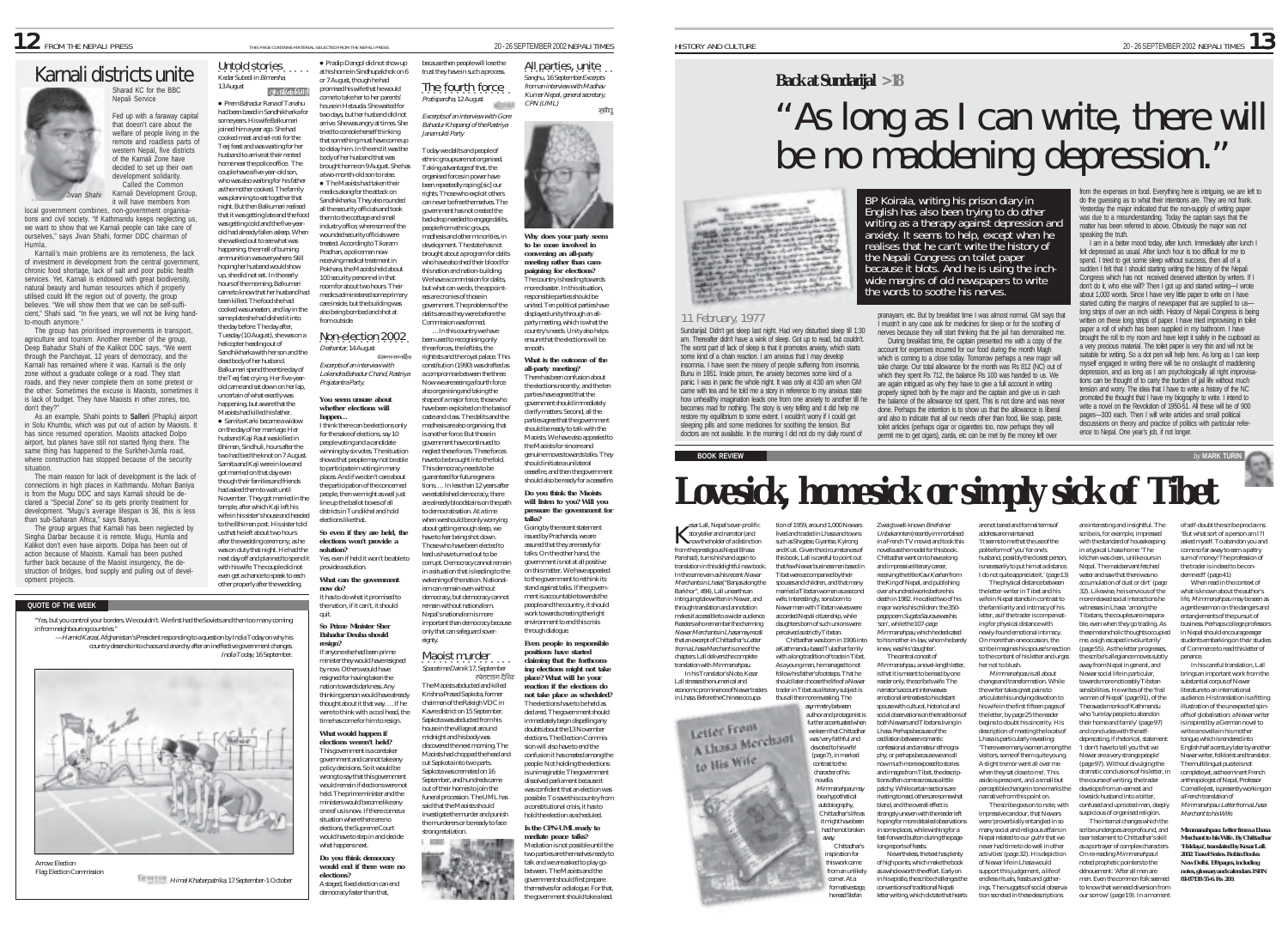# $\, {\bf 14} \,$  city  $^{20\, -26\, {\rm SEPTEDIBER\,2002\, NEPPALI\, TIMES}}$

#### **ABOUT TOWN**

#### EXHIBITION AND AUCTION

- % **Images of a Landscape** Paintings by Pramila Bajracharya. Until 25 September, 11AM-6PM, except Saturdays Siddhartha Art Gallery, Baber Mahal Revisited. 411122 % **Symphony of Colours** Paintings by Madan Chitrakar. 21-28 September, 11AM-6PM, Nepal
- Art Council, Babar Mahal. 227866 % **AGROEXPO 2002** Showcase for Nepali floriculture, apiculture, dairy production, sericulture
- and more. Until 22 September, Birendra International Convention Centre.
- % **Art in solidarity against the disillusioned** Auction of art produced at Bichalit Bartaman, 22 September, 3PM. Exhibition until 22 September. Siddhartha Art Gallery, Baber Mahal Revisited. 411122 % **Reaching out about drugs and HIV** Paintings by renowned Indian artists to raise aware-
- ness on substance abuse and HIV/AIDS. 24, 25 September, courtyard, British Council. British Council and UN Drug Control Programme. 410798

#### MUSIC

% **Punchtatva** plays at Kilroy's at 1905, 20 September, 7PM. Tickets Rs 250 per head at 416242 or at the venue. 225272

- % **Full Circle** Acoustic R&B, Mondays and Thursdays, 7 PM, Yak & Yeti Piano Lounge. 248999 % **Jazz your blues away** The Jazz Commission with Vidhea, Fridays 7PM on, Fusion, the bar at Dwarika's. 479488
- % **Live at the Rox** Teesta every Wednesday and Friday, Hyatt Regency Kathmandu. 491234 % **Music at the Bakery Café** The Strings Fridays at Nanglo Café & Pub, Darbar Marg, 6.30 PM on. The Heartbreakers, Saturdays at Bakery Café, Teku and Sundays at Bakery Café, Baneswor, 6.30 PM on.

% **Live music** by Catch 22, Friday nights at the 40,000 ½ ft Bar, Rum Doodle Restaurant, Thamel. 414336

#### DRINK

% **Oktoberfest** Bavarian music, German barbecue, beer. 21, 22 September, Kirtipur Restaurant Beer Garden, Chovar Gate, Kirtipur. 330349

- FOOD % **Marwari Food Festival** Vegtarian Marwari from Rajasthan. Lunch and dinner at Rs 600 per head, until 28 September, The Cafe, Hyatt Regency Kathmandu. 491234
- % **Special weekend lunch** at Bukhara**,** vegetarian at Rs 350 plus tax and non-vegetarian at Rs 450 plus tax. Hotel Soaltee

Crowne Plaza. 27399. % **Barbecue lunch** with complementary wine or beer for adults, soft drink for children. Satur-

- days and Sundays at the Godavari Village Resort. 560675 % **WOK** Lunch combos from Rs 80, as well as a la carte. Wok Oriental Cuisine, Heritage
- Plaza I, Kamaladi, 227157 % **Barbecue with live band** 6.30 PM – 9.30 PM, Wednesdays and Fridays, Splash Bar and
- Grill, Radisson Hotel. % **Full moon celebrations** Butter lamps, guitar music, vegetarian food. 21 September, 5PM on. Stupa View Restaurant & Terrace, Boudha. 48026
- % **Fresh claws** Fresh crabs all September, with lunch buffet, Cajun crab cakes with mesclun, baked crab with mustard and fontina and more. The

Sunrise Café, Hotel Yak & Yeti. 248999 % **Krishnarpan** Fifty percent discount for five guests or

more, reservations preferred, Dawrika's Hotel. 479488

### GETAWAYS

% **Monsoon mists** Horseshoe Resort, Mude two-and-half hours from Kathmandu. Nature walks, birdwatching, drizzle walks, Finnish sauna. resort@horshoe.wlink.com.np

- % **Monsoon in Shivapuri** Birdwatching, short hikes, writing. 30 minutes from Kathmandu, two acres 6,000 feet by Shivapuri National Park. Rs 1,850 per person with dinner and breakfast, Rs 925 per child 5-14 years, Shivapuri Heights Cottage. info@escape2nepal.com
- % **The Great Godavari Getaway** Special weekend packages including room with breakfast and dinner, 25 percent discount on health club facilities. Godavari Village Resort. 560675 % **Behind the wall** Local residents buy one night for \$99.00 plus tax get the second one at 50

percent, single or double at Dwarika's Hotel. 479488 **Bardia National Park** Full board, 'on stilts' cottage, pickup, \$10 a day, park activities

*For inclusion in the listing send information to editors@nepalitimes.com* extra, Jungle Base Camp Lodge. 061-32112





28-17 27-18 29-18 29-18 29-17

#### **BOOKWORM What is Patriarchy** Kamla Bhasin

#### Kali for women, 1994/2001, New Delh Rs 64

**MARK** 

ю This question-and-answer booklet looks at patriarchy as an analytical category to theorise women's subordination, and how it is constituted; at its origin and how it has evolved historically in different parts of the world. It locates women's struggles for social change in a context where the patriarchal control of major social and political institutions makes for special forms of discrimination against women.

> **Understanding Gender** Kamla Bhasin Kali for Women, 2000/2002, New Delhi



category and the latter as its socially constructed expression. It goes on to examine the intersection of gender with other identities such as caste, class, ethnicity and nationality. The author explains the historic context of redefinitions of gender and sees how it can be integrated with other factors to analyse and plan development.

> **Igniting India: Unleashing the Power Within India** APJ Abdul Kalam Viking by Penguin Books India, 2002, New Delhi Rs 400

India's new president examines why people in India, given their skills, resources and talents, and capable of being the best, settle so often for the worst. Kalam sees the necessity for a patriotism that transcends religion and politics, and for role models who point out the path to take. Eventually, he says, the people of a nation have the power, by dint of had work, to realise their dream of a truly good life.

#### **Emerging Voices** Kanchan Pudasaini, ed Vishnu-Chnadra Vangmaya-Mandir, Kathmandu, 2002

Rs 500 Including in her definition of 'Nepali', anyone of Nepali origin, regardless of country of residence, Pudasaini puts together this collection of poetry. Nepali poets established and otherwise from Nepal, India, Bhutan, Burma, Hong Kong, England and the US are translated into English from Nepali, Maithili, Newari, Yakkha Rai, Yalung Rai, Rapcha Rai, Limbu, Tamang, Gurung, Magar, Tharu, Bhojpuri and Sherpa.

### **CLASSIFIED** *Courtesy: Mandala Book Point, Kantipath, 227711, mandala@ccsl.com.np*

○○○○○○○○○○○○○○○○○○○○ For reservations: 410432, 414432, 680048. **Foot - Reflexology**: stressed or tired? UPLIFT YOUR SPIRIT FROM YOUR TOES UP.

email: buddhasfeet@yahoo.com or ring 425931 **Nagarkot Special at Naked Chef** Bed and breakfast, three-course gourmet dinner, Rs 800 per person. Room Rs 300 only. For Nepalis and expatriates. 680006, 969107153 **K-Too! Beer and Steakhouse** not the "longest", "highest", "first" or any other superlative. Just a relaxed, easy-going bar and restaurant with the coldest beer and juiciest steaks this side of the moon. By the Kathmandu Guest House. 433043 **Visit Ground Zero** Fine wines, designer candles, cards, exclusive Nepali paper prod-ucts, silver jewellery, wooden items, perfumes and more. Darbar Marg, opposite Hotel de

#### **Beautiful land for your dream project !** Bird

breeding? Flower/Fruit Cultivation? Ayurvedic Clinic? Meditation Center? Terraced land, 2 ½ Ropani, next to a wild running brook! Absolutely breathtaking location. Only 20 minute drive from Kathmandu city to this treasure property**!** Serious buyers, Please call : Niraj 981024067 Email: niraj\_adhikari@hotmail.com

**Contact www.kopilaclinic.com**

**House for rent in Jawalakhel** centrally located, spacious old Rana bungalow (9386.61sq.ft) with big garden, ample parking space. Total land area-30690.23 sq.ft. Suitable for offices. Serious enquir-ies: Contact S. Rana between 7- 8:30 am and 5:30-8 pm Tel: 521128/546857

**The Tea House Inn** Introducing Tea House Combo, Rs 700 nett ner person on twin sharing. Package for Nepalis and expats includes room, breakfast, dinner (Nepali food), free facilities, swimming and jacuzzi.

**Sun-Fri 0740- 0800** ltg6f s'/f

 $i$ ission becomes war, as the sold cue their downed comrades.

/**]**8of]; u/dfyf

# *For insertions ring NT Marketing at 543333-36.* ○○○○○○○○○○



l'Annapurna

#### **on FM 102.4 BBC Mon-Fri 0615-0645 BBC World Today Sat 0615-0645 BBC Reporting Religion**

| ∽       |                  | ppo moportang nongo |
|---------|------------------|---------------------|
| Sun     | 0615-0645        | <b>BBC</b> Agenda   |
| Daily   | 2045-2115        | BBC gkfnl ; ]f      |
| Daily   | 2245-2300        | BBC gitfnl; ]f      |
| Sun-Fri | 0740-0800        | ltg6f s/f           |
| Daily   | 0800-0830        | 8j nl               |
| Daily   | 2000-2030        | cfhsf s/f           |
| ۰.      | Dodio Cogarmatho |                     |

#### **Radio Sagarmatha**

**P.O. Box 6958, Bakhundole, Lalitpur, Nepal Tel: ++977-1-545680, 545681 Fax: ++ 977-1- 530227 E-mail: radio@radiosagarmatha.org www.radiosagarmatha.org**



these incarnates have it slightly easier, they can stay in their parent's house. They can go out, and play but the Kumari can't. On Friday, the three will tour the city in their chariots and the streets come alive with the mask lakhe dance, music, and feasting. Indra Jatra lasts a whole week, and it will be a whirlwind time for the Kumari as she stucco Gaddi Baithak. On Saturday, after the King and queen flag off the rath yatra from the Gaddi Baithak the three chariots take an ancient route which on the first day will go to the southern part of Kathmandu, the "tallo tol"— Chikamugal, Gofala Tol, Bharma Tol, Hyumat, Jaisi Degal, Kohiti, Bhimsenthan. On the full moon day

undia Pvt. Ltd

Names Balding Puchold, Littlew

**School Road, Tel. on Filteries** 

Materials Chicak, Tel: 021-2092 Newport for the AST of

**BRANCH ORDERS** 

2361 For STULADERS To SQUID STREET





Macchendra baha, Indrachowk, Makhhan and back. The chariot pullers, and other revellers when they arrive near the Akash Bhairab statue near Hanuman Dhoka drink the Newari holy liquor streaming from the deity's mouth with a belief that it will wash away all sins. The thhon flows freely, there is feasting and general merriment. The next day there is the brief Nanichya Rath Yatra when the Kumari chariot is taken up to citizens. The king will offer a gold coin, an asarfi to the goddess. The Kumari house, a quadrangle Newari structure bearing the most exotic of all wood carvings in the area, is a 1757 construction made during the regime of king Jaya Prakash Malla–the last of the Malla kings who was deposed by

Kilagal and then towards Bhedasingh and back to Darbar Square. This route has significance because it was started by Malla king Jaya Prakash Malla, to let his girlfriend, named Nanicha, see the jatra from the comfort of her own home in Kilagal. By this time, the novelty of being pulled all around town begins to wear off, and the young Kumari usually dozes off as the throngs dance and pull the

Then on Wednesday the king

**Good High-country** 

**Insul Madessenhill** 

**South Solds, Asian** 

**Areal Stack-Autom** 

**Mound Times** 

**Business** 

5,400

**Ka Hitami** 

CONDITIONS APPLY, VALID FROM SEPTEMBER 21, 2002

Webs

Well-cla

Page San

**Band State** 

6,1200 **Painting** 

**ALL LINKS!** 



courtyard. But to get a glimpse of her, either before 12 noon or after 3PM, she is brought to the window

chariots through the narrow streets. by one of the priestesses to give



The present Kumari will reign, father of the previous Kumari, lobbied hard with palace bureaucrats to secure an education allowance and a "pension" for his daughter. He is full of praise for King Birendra who finally agreed to his request. Present

"At least the Kumaris to come will have a better future." There are at present nine living ex-Kumaris from Kathmandu city, and more from Patan and

Kumaris now get Rs 6,000 and Rs

"pension" every month. Says Amrit:

Bhaktapur. The Kumari of Kathmandu is selected from the 11 toles or communities around Ason, from the gold and silversmiths Shakya families who are Newari Buddhists. The process is similar in Patan, whose Kumari comes from Shakya or Maharjan families. In



Prithvi Narayan Shah had already captured the throne at Hanuman Dhoka. Jaya Prakash then fled across the swollen Bagmati river to seek refuge in the neighbouring Photographing the Kumari is forbidden anywhere inside the

will return to Basantapur to personally pay his respects to the Kumari at her own residence. He will take an auspicious tika on his forehead from the little Kumari who will also bless him by touching both his shoulders with the magic sword of Taleju. This action marks the end of the Indra Jatra festival and symbolises the transfer of the power Lord Vishnu to the reigning monarch so he can protect his



**Let the jatra begi** 

○○○○○○○○○○○○○○○○○○○○○○○○○○○○○○○○○ ○○○○○○○○○○○○○○○○○○○





NHUCHHA MAN DANGOL